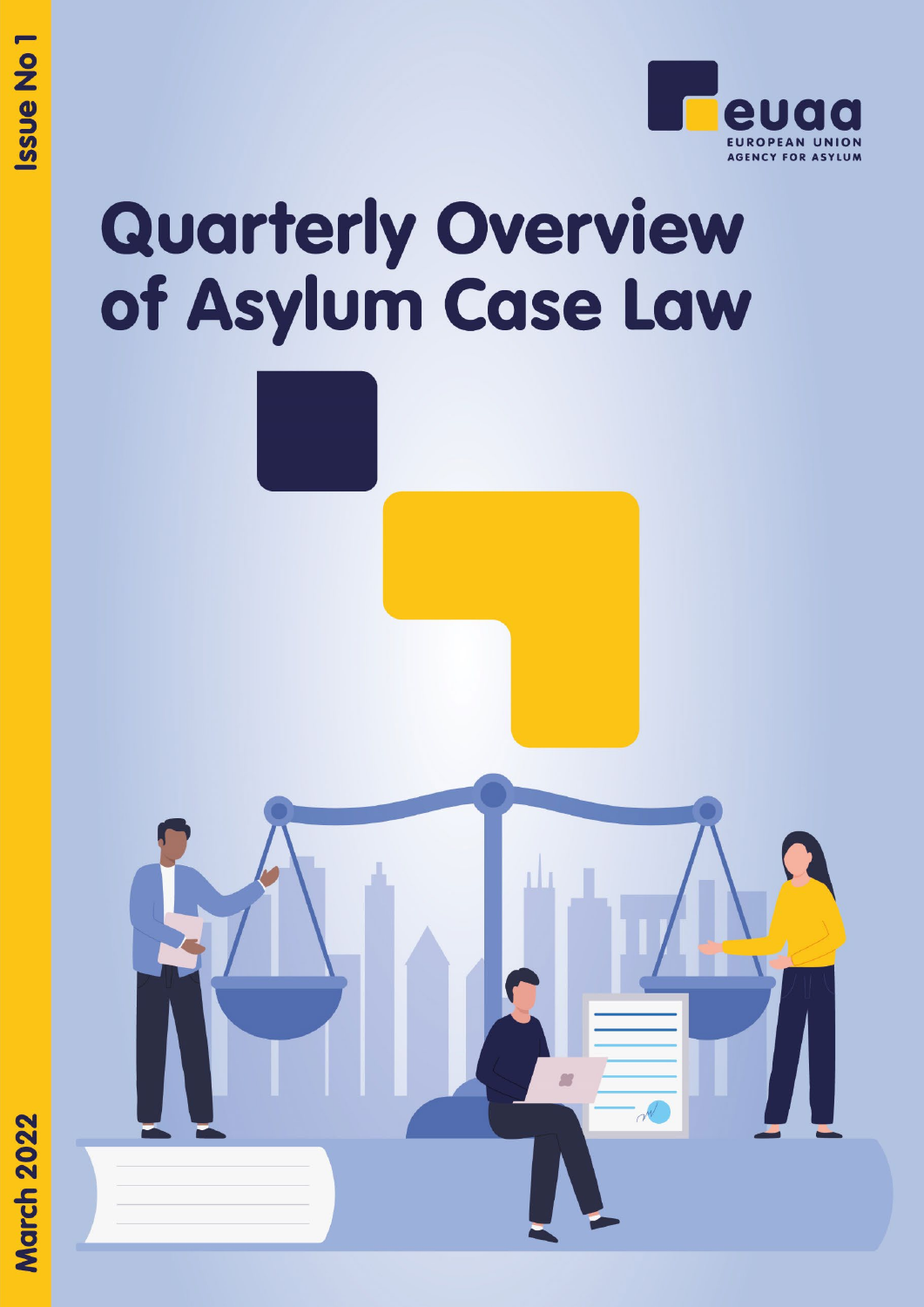

Manuscript completed in March/2022

Neither the European Union Agency for Asylum (EUAA) nor any person acting on behalf of the EUAA is responsible for the use that might be made of the information contained within this publication.

© European Union Agency for Asylum (EUAA), 2022

Cover Photo: Stock illustration ID: 1227193799, © iStock (photographer: limeart), 27 May 2020, Concept Law, Justice.

Reproduction is authorised provided the source is acknowledged. For any use or reproduction of photos or other material that is not under the EUAA copyright, permission must be sought directly from the copyright holders.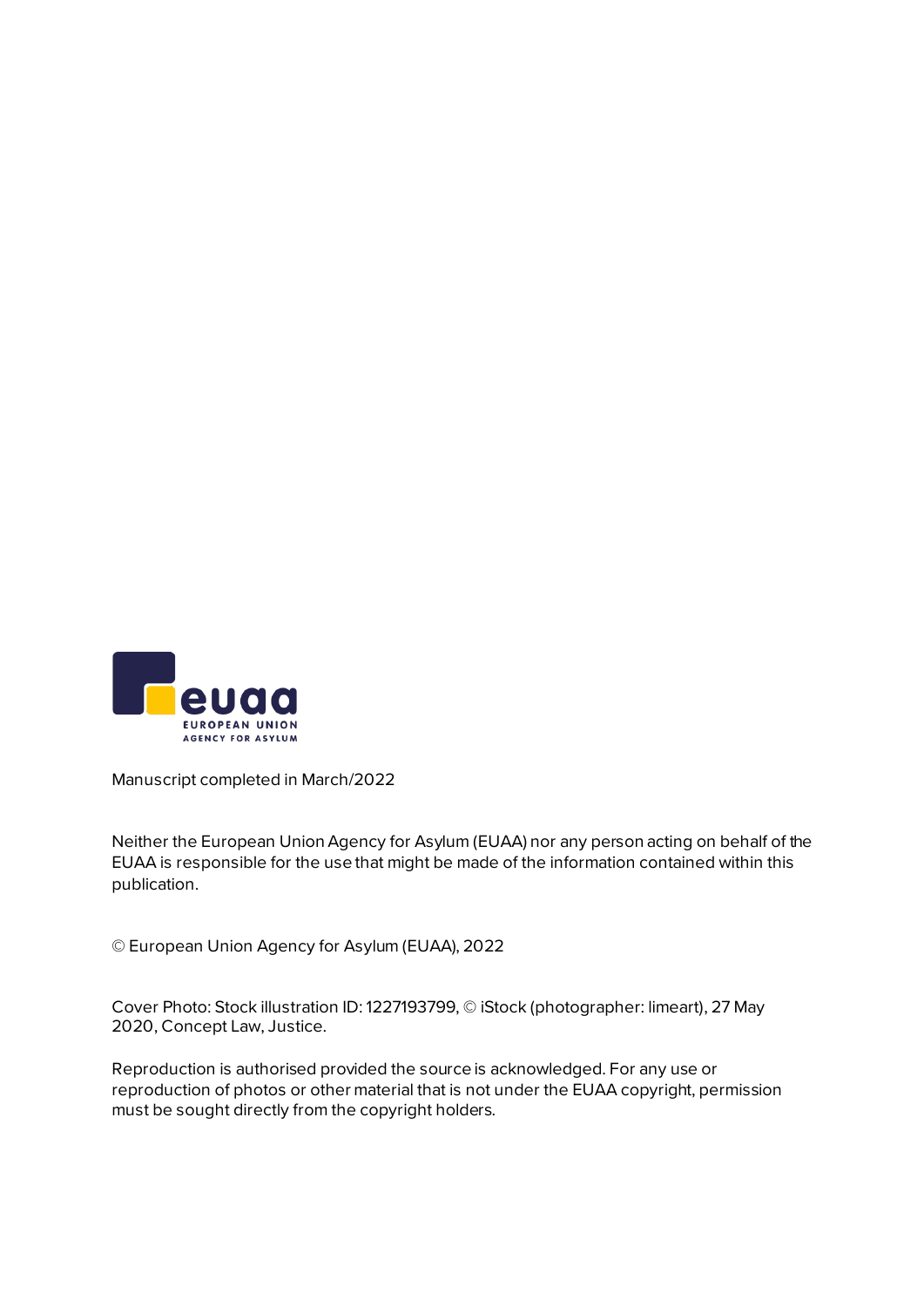# **Contents**

| Examination under the asylum procedure rather than through family reunification 13 |  |
|------------------------------------------------------------------------------------|--|
|                                                                                    |  |
|                                                                                    |  |
|                                                                                    |  |
|                                                                                    |  |
| Secondary movements when a person has received international protection in another |  |
|                                                                                    |  |
|                                                                                    |  |
|                                                                                    |  |
|                                                                                    |  |
|                                                                                    |  |
|                                                                                    |  |
|                                                                                    |  |
|                                                                                    |  |
|                                                                                    |  |
|                                                                                    |  |
|                                                                                    |  |
|                                                                                    |  |
|                                                                                    |  |
|                                                                                    |  |
|                                                                                    |  |
|                                                                                    |  |
|                                                                                    |  |
|                                                                                    |  |
|                                                                                    |  |

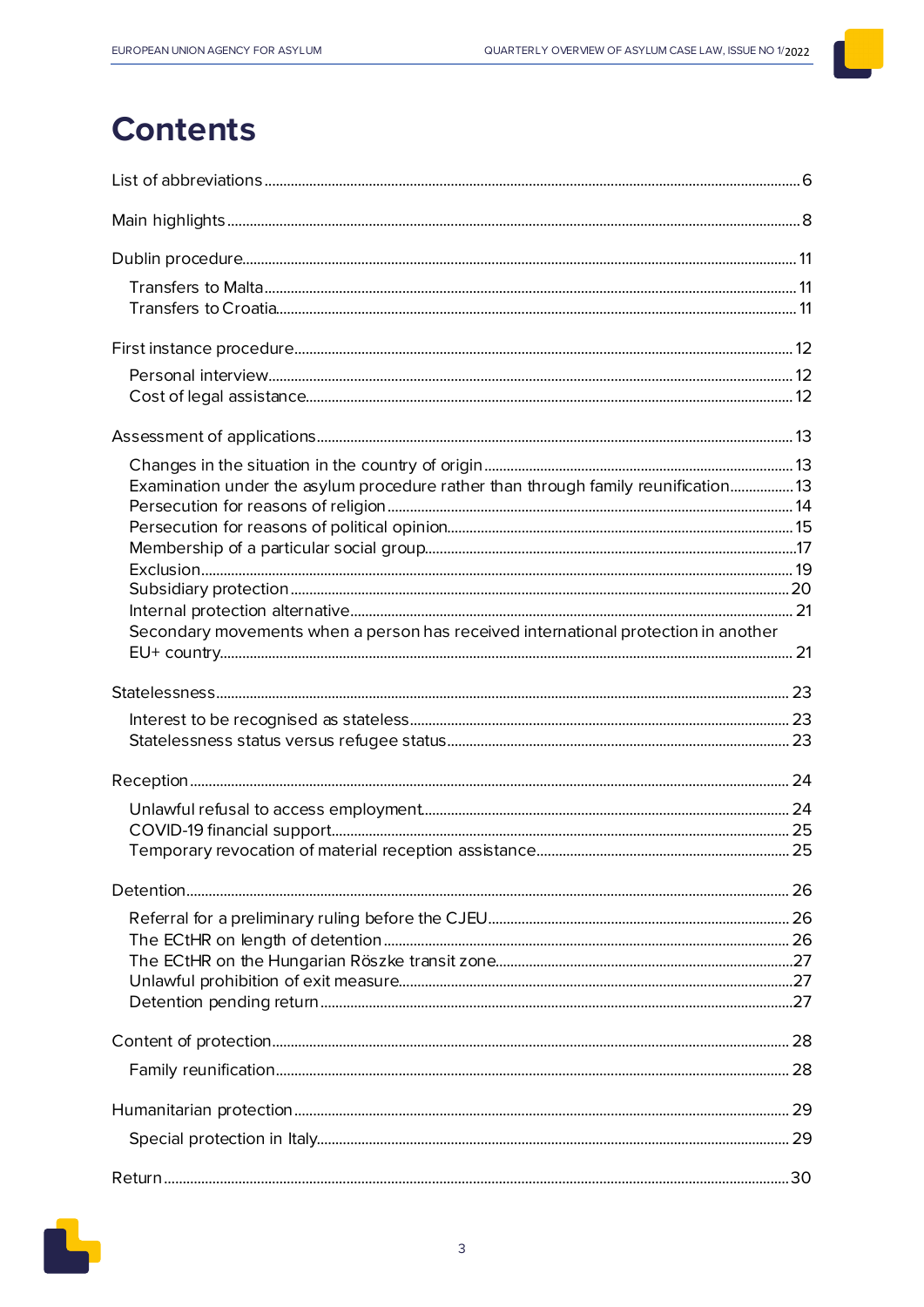**Disclaimer:** The summaries cover the main elements of the court's decision. The full judgment is the only authoritative, original and accurate document. Please refer to the original source for the authentic text.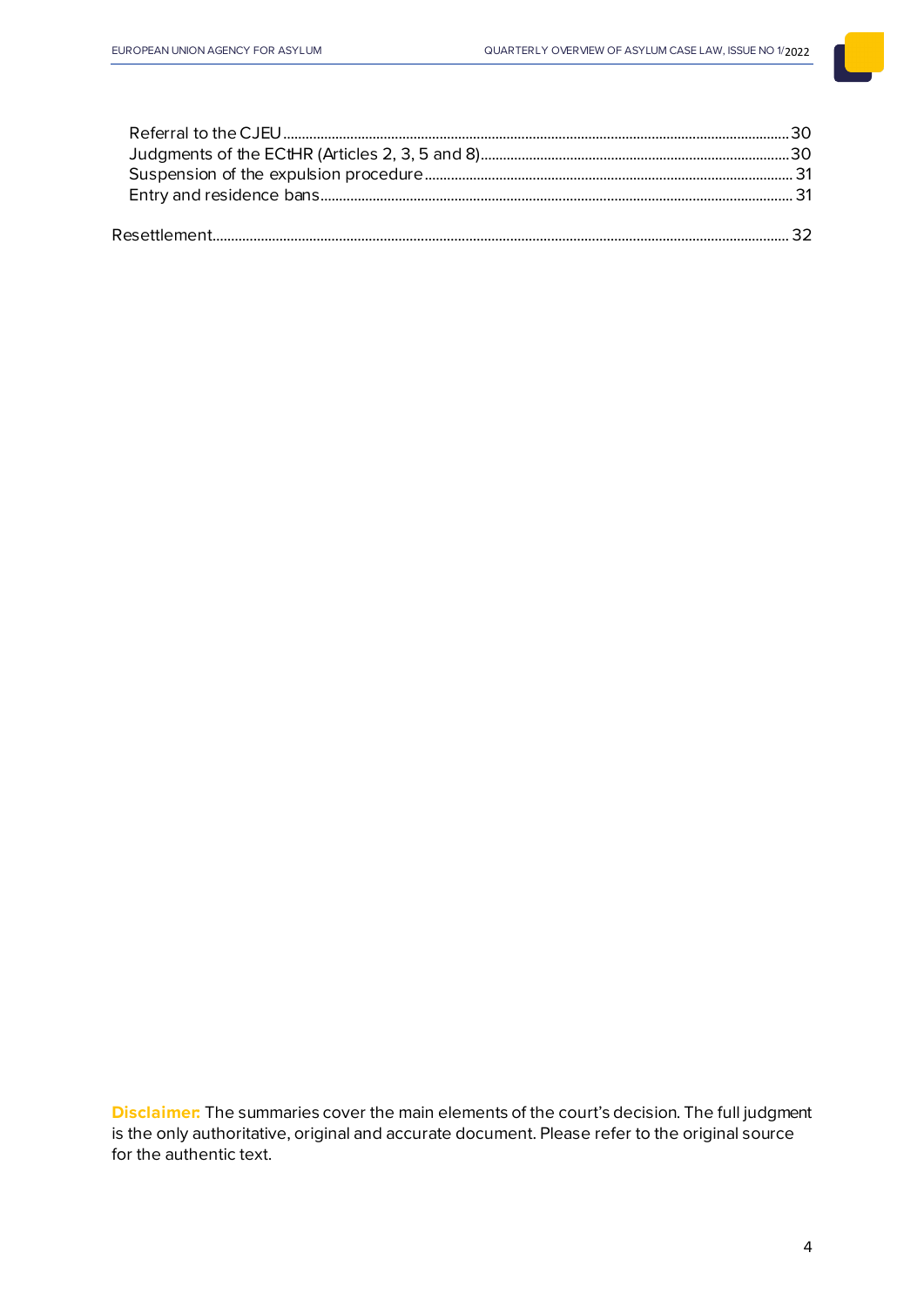# **Note**

The "EUAA Quarterly Overview of Asylum Case Law"is based on a selection of cases from the [EUAA Case Law Database,](https://caselaw.easo.europa.eu/Pages/default.aspx) which contains summaries of decisions and judgments related to international protection pronounced by national courts of EU+ countries, the Court of Justice of the EU (CJEU), the European Court of Human Rights (ECtHR), the UN Committee on the Rights of the Child (UN CRC) and UN Committee on the Rights of Persons with Disabilities (UN CRPD). The database presents more extensive summaries of the cases than what is published in this quarterly overview.

The summaries are reviewed by the EUAA Information and Analysis Sector and are drafted in English with the support of translation software.

The database serves as a centralised platform on jurisprudential developments related to asylum, and cases are available in th[e Latest updates](https://caselaw.easo.europa.eu/Pages/latestupdates.aspx) (last ten cases by date of registration), [Digest of cases](https://caselaw.euaa.europa.eu/Pages/digest.aspx) (all registered cases presented chronologically by the date of pronouncement) and th[e Search bar](https://caselaw.easo.europa.eu/Pages/search.aspx).

To reproduce and/or translate all or part of this quarterly overview in print, online or in any other format, and for any other information, please contact[: caselawdb@euaa.europa.eu](mailto:caselawdb@euaa.europa.eu)

Introductory sessions on the content and functionalities of the database can be offered for interested stakeholders and you may contact us at[: caselawdb@euaa.europa.eu](mailto:caselawdb@euaa.europa.eu)

**To subscribe to the quarterly overview, use this link**: <https://caselaw.euaa.europa.eu/pages/subscribe.aspx>

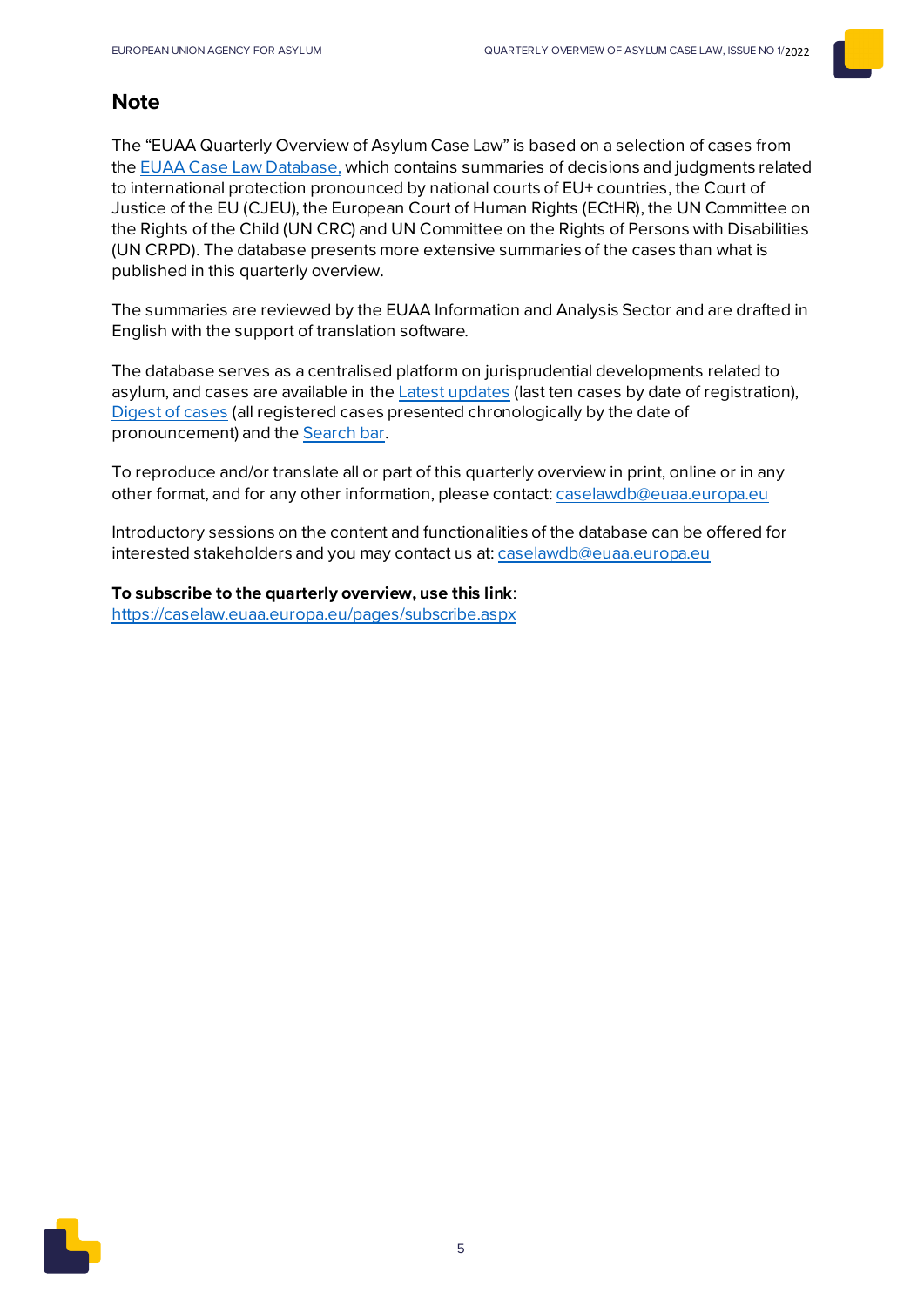# <span id="page-5-0"></span>**List of abbreviations**

| <b>APD</b> (recast)          | Asylum procedures directive. Directive 2013/32/EU of the European<br>Parliament and of the Council of 26 June 2013 on common<br>procedures for granting and withdrawing international protection<br>(recast)                                                                                                                                           |
|------------------------------|--------------------------------------------------------------------------------------------------------------------------------------------------------------------------------------------------------------------------------------------------------------------------------------------------------------------------------------------------------|
| <b>BAMF</b>                  | Federal Ministry of the Interior and Community, Germany                                                                                                                                                                                                                                                                                                |
| <b>CALL</b>                  | Council for Alien Law Litigation, Belgium                                                                                                                                                                                                                                                                                                              |
| <b>CEAS</b>                  | Common European Asylum System                                                                                                                                                                                                                                                                                                                          |
| <b>Dublin III Regulation</b> | Regulation (EU) No 604/2013 of the European Parliament and of the<br>Council of 26 June 2013 establishing the criteria and mechanisms<br>for determining the Member State responsible for examining an<br>application for international protection lodged in one of the<br>Member States by a third-country national or a stateless person<br>(recast) |
| <b>CGRS</b>                  | Commissioner General for Refugees and Stateless Persons,<br>Belgium                                                                                                                                                                                                                                                                                    |
| <b>CJEU</b>                  | Court of Justice of the European Union                                                                                                                                                                                                                                                                                                                 |
| <b>COI</b>                   | Country of origin information                                                                                                                                                                                                                                                                                                                          |
| <b>CNDA</b>                  | Court Nationale du Droit D'Asile (National Court of Asylum, France)                                                                                                                                                                                                                                                                                    |
| <b>ECHR</b>                  | European Convention on Human Rights                                                                                                                                                                                                                                                                                                                    |
| <b>ECtHR</b>                 | <b>European Court of Human Rights</b>                                                                                                                                                                                                                                                                                                                  |
| <b>EUAA</b>                  | European Union Agency for Asylum                                                                                                                                                                                                                                                                                                                       |
| EU                           | European Union                                                                                                                                                                                                                                                                                                                                         |
| <b>EU Charter</b>            | Charter of Fundamental Rights of the European Union                                                                                                                                                                                                                                                                                                    |
| <b>EU+ countries</b>         | Member States of the European Union and associated countries                                                                                                                                                                                                                                                                                           |
| <b>FEDASIL</b>               | Federal Agency for the Reception of Asylum Seekers (Belgium)                                                                                                                                                                                                                                                                                           |
| FGM/C                        | Female genital mutilation/cutting                                                                                                                                                                                                                                                                                                                      |
| <b>FIS</b>                   | <b>Finnish Immigration Service</b>                                                                                                                                                                                                                                                                                                                     |
| <b>LGBTIQ</b>                | Lesbian, gay, bisexual, trans, non-binary, intersex and queer                                                                                                                                                                                                                                                                                          |
| <b>Member States</b>         | Member States of the European Union                                                                                                                                                                                                                                                                                                                    |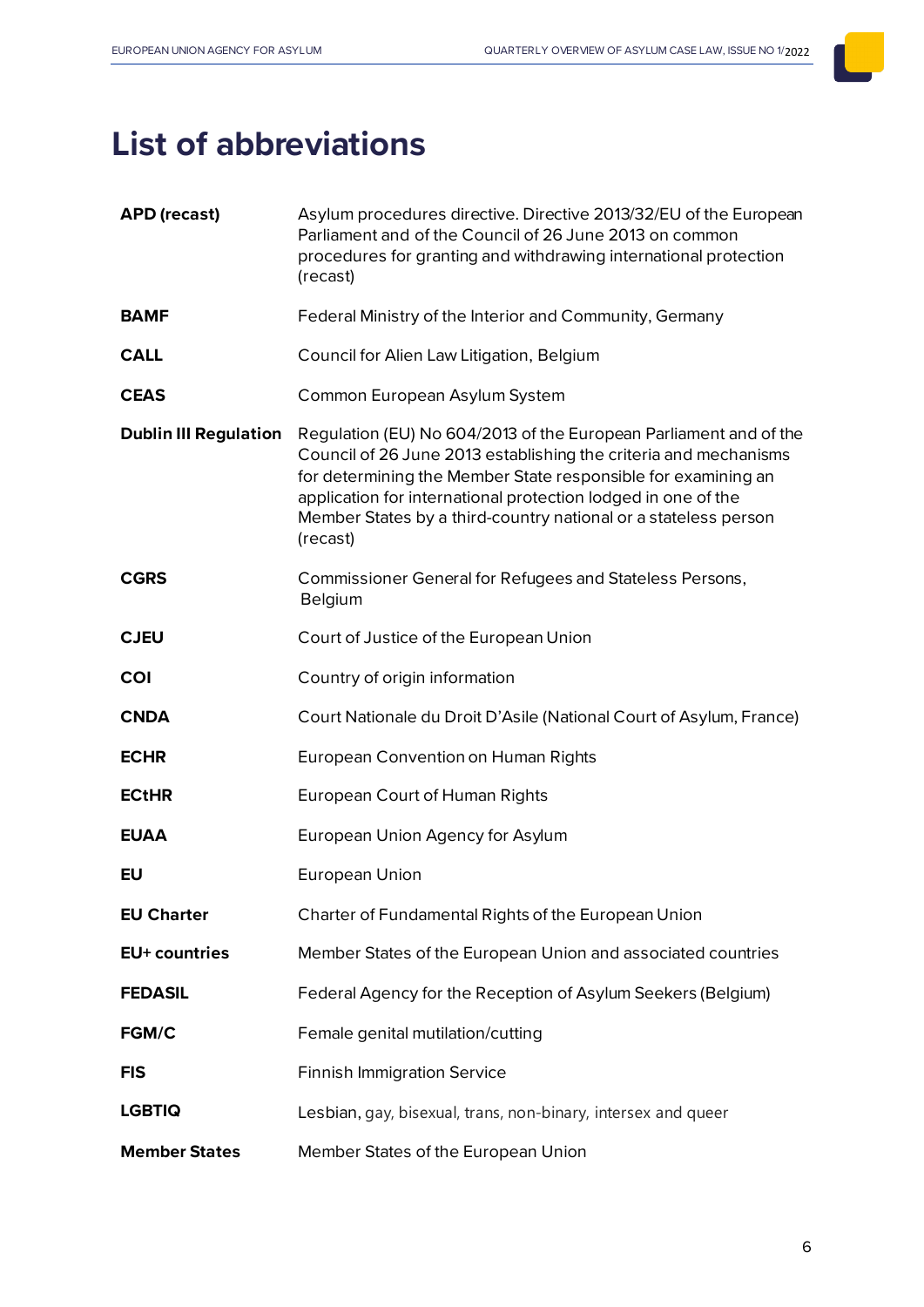| <b>NGO</b>                | Non-governmental organisation                                                                                                                                                                                                                                                                                                                                                                               |
|---------------------------|-------------------------------------------------------------------------------------------------------------------------------------------------------------------------------------------------------------------------------------------------------------------------------------------------------------------------------------------------------------------------------------------------------------|
| <b>OFII</b>               | Office for Immigration and Integration<br>(Office Français de l'Immigration et de l'Intégration, France)                                                                                                                                                                                                                                                                                                    |
| <b>OFPRA</b>              | Office for the Protection of Refugees and Stateless Persons<br>(Office Français de Protection des Réfugiés et Apatrides, France)                                                                                                                                                                                                                                                                            |
| <b>PTSD</b>               | Post-traumatic stress disorder                                                                                                                                                                                                                                                                                                                                                                              |
| <b>QD</b> (recast)        | Qualification directive. Directive 2011/95/EU of the European<br>Parliament and of the Council of 13 December 2011 on standards for<br>the qualification of third-country nationals or stateless persons as<br>beneficiaries of international protection, for a uniform status for<br>refugees or for persons eligible for subsidiary protection, and for<br>the content of the protection granted (recast) |
| <b>RCD</b> (recast)       | Reception conditions directive. Directive 2013/33/EU of the<br>European Parliament and of the Council of 26 June 2013 laying<br>down standards for the reception of applicants for international<br>protection (recast)                                                                                                                                                                                     |
| <b>Refugee Convention</b> | The 1951 Convention relating to the status of refugees and its 1967<br>Protocol                                                                                                                                                                                                                                                                                                                             |
| <b>SEM</b>                | State Secretariat for Migration, Switzerland                                                                                                                                                                                                                                                                                                                                                                |
| <b>THB</b>                | Trafficking in human beings                                                                                                                                                                                                                                                                                                                                                                                 |
| <b>UAMs</b>               | Unaccompanied minors                                                                                                                                                                                                                                                                                                                                                                                        |
| <b>UNE</b>                | Immigration Appeals Board, Norway                                                                                                                                                                                                                                                                                                                                                                           |
| <b>UNHCR</b>              | United Nations High Commissioner for Refugees                                                                                                                                                                                                                                                                                                                                                               |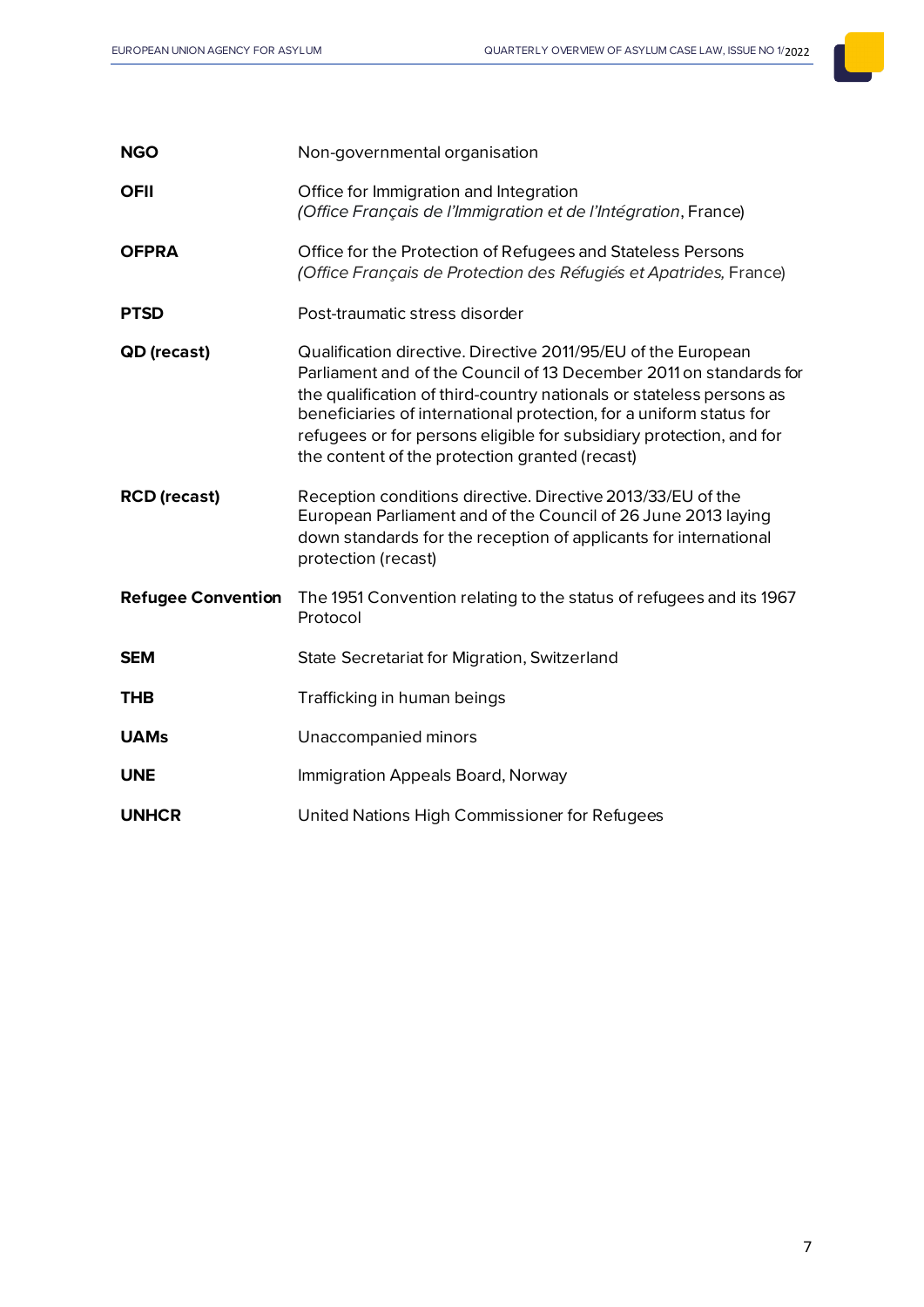# <span id="page-7-0"></span>**Main highlights**

The interim measures, decisions and judgments presented in this issue of the "EUAA Quarterly Overview of Asylum Case Law" were pronounced from December 2021 to February 2022.

# **Court of Justice of the European Union**

# **Secondary movements and family unity**

The CJEU interpreted the recast Asylum Procedures Directive with regard to secondary movements of beneficiaries of international protection and the right to respect for family life and the best interests of the child. Sitting in a Grand Chamber formation, the CJEU ruled that the recast Asylum Procedures Directive read in conjunction with the EU Charter, Article 7 and 24(2) does not preclude a Member State from exercising the option to reject an application as inadmissible when the applicant has already been granted refugee status by another Member State and the applicant is the father of a child who is an unaccompanied minor holding subsidiary protection in the first Member State, provided that the recast Qualification Directive, Article 23(2), which concerns maintaining family unity, is applied without prejudice (*XXXX* v *[Commissaire](https://caselaw.euaa.europa.eu/pages/viewcaselaw.aspx?CaseLawID=2374) général aux réfugiés et aux apatrides)*.

# **European Court of Human Rights**

# **Interim measure on the situation in Ukraine**

On 1 March 2022, the ECtHR adopted interim measures following a request from the Ukrainian government and indicated to the Russian government to refrain from military attacks against civilian populations and civilian premises (*[Ukraine](https://caselaw.euaa.europa.eu/pages/viewcaselaw.aspx?CaseLawID=2408)* v *Russia,* 1 March 2022). Due to an increase of applications for interim measures from individuals concerning the Russian military operations in Ukraine, the ECtHR adopted a decision on 4 March 2022, to clarify that the interim measures of 1 March 2022 "*shall be considered to cover any request brought by persons falling into the above category of civilians who provide sufficient evidence showing that they face a serious and imminent risk of irreparable harm to their physical integrity and/or right to life*".[1](#page-7-1)

# **Update on the situation at the border with Belarus**

According to the ECtHR's press release of 21 February 2022, [2](#page-7-2) between 20 August 2021 and 18 February 2022, the court processed 69 requests for interim measures under Rule 39 of the Rules of the Court brought by 270 applicants at the borders with Belarus, and it ordered interim measures in 65 of these requests. The majority of the requests were against Poland, and the measures were lifted or not extended in 50 cases, because either the applicants lost contact with their lawyers, left Poland or there was a failure to respond to the court. In other cases against Poland, measures were lifted since December 2021 because applications for

<span id="page-7-1"></span><sup>1</sup> See the ECtHR Press Release of 3 March 2022[: Decision of the Court on requests for interim](https://hudoc.echr.coe.int/eng-press#%7B%22itemid%22:%5B%22003-7277548-9913621%22%5D%7D)  [measures in individual applications concerning Russian military operations on Ukrainian territory](https://hudoc.echr.coe.int/eng-press#%7B%22itemid%22:%5B%22003-7277548-9913621%22%5D%7D)  [\(coe.int\)](https://hudoc.echr.coe.int/eng-press#%7B%22itemid%22:%5B%22003-7277548-9913621%22%5D%7D)

<span id="page-7-2"></span><sup>&</sup>lt;sup>2</sup> See the ECtHR Press Release of 21 February 2022: Update on interim decisions concerning member [States' borders with Belarus \(coe.int\).](https://hudoc.echr.coe.int/fre-press#%7B%22itemid%22:%5B%22003-7264687-9892524%22%5D%7D)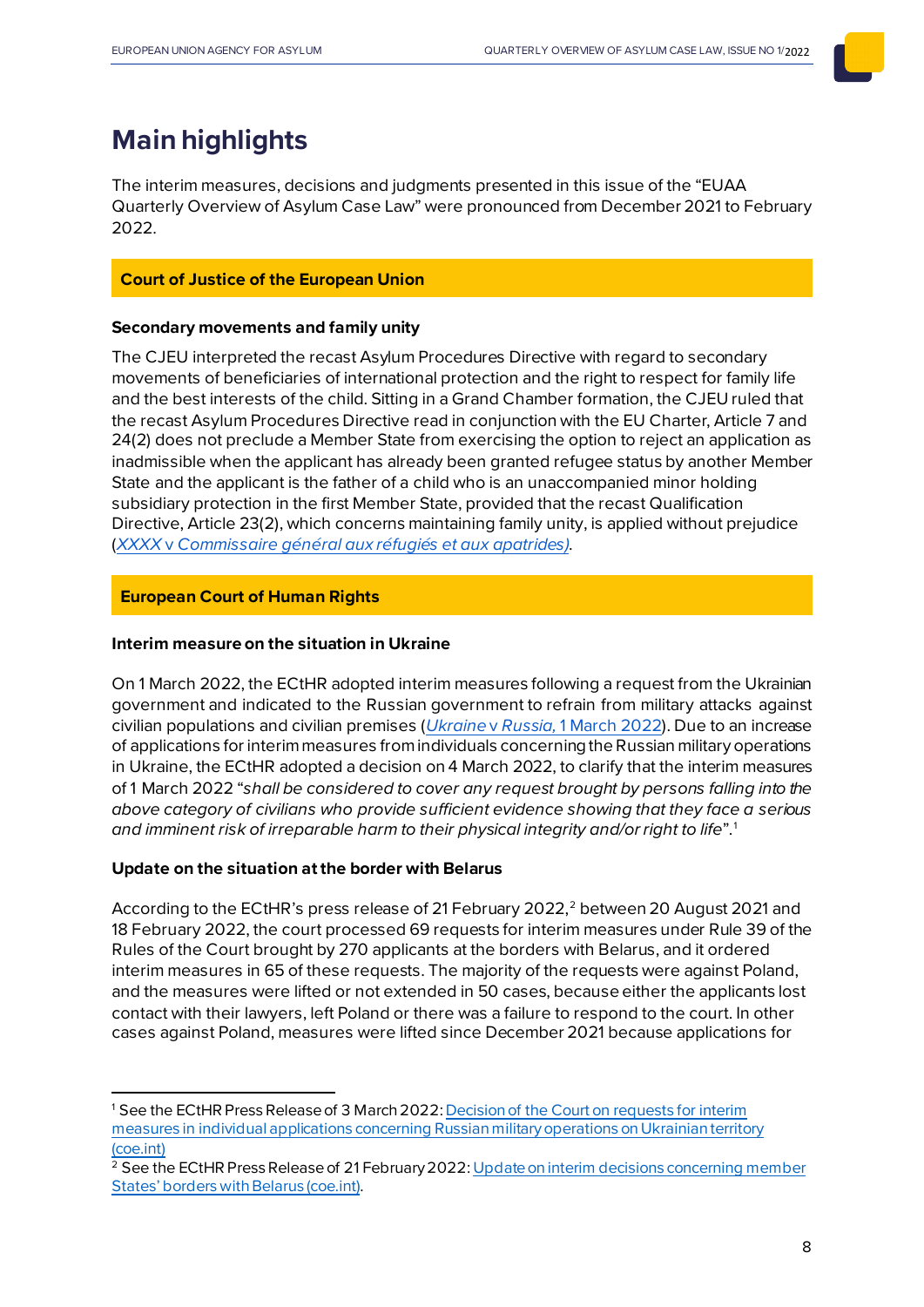international protection were being examined. Based on assurances received from the Lithuanian authorities in two cases, the court did not extend the measures.

Interim measures remained in force in 12 applications, including in the case *[R.A. and Others](https://caselaw.euaa.europa.eu/pages/viewcaselaw.aspx?CaseLawID=1953)* v *[Poland](https://caselaw.euaa.europa.eu/pages/viewcaselaw.aspx?CaseLawID=1953)*, notification of which was given to the government of Poland in September 2021. The cases were included in th[e EASO Newsletter on Asylum Case Law Issue No](https://caselaw.euaa.europa.eu/Newsletters/EASO%20Newsletter%20on%20Asylum%20Case%20Law-Issue%203-2021.pdf) 3/2021, which concerned interim measures ordered against Poland on 25 August 2021. More information on interim measures adopted following the situation at the border with Belarus can be read in the EASO Newsletter [on Asylum Case Law Issue No 4/2021](https://caselaw.euaa.europa.eu/Newsletters/2021_EASO_Newsletter_Asylum_Case_Law_Issue_4.pdf).

## **Alleged pushbacks**

The ECtHR adopte[d interim measures](https://caselaw.euaa.europa.eu/pages/viewcaselaw.aspx?CaseLawID=2428) on 15 February in a case concerning allegations of pushbacks in the Aegean Sea and extended its application till 28 February 2022. The Court indicated to the Greek authorities to refrain from removing the applicant.

## **Right to liberty and security**

The ECtHR found a violation of Article 5(1f) of the European Convention in a case where serious delays in processing an asylum application, jointly with delays in the extradition procedure, resulted in an unlawful and lengthy detention (*Komissarov* v *[Czech Republic](https://caselaw.euaa.europa.eu/pages/viewcaselaw.aspx?CaseLawID=2369)).* The Court also found a violation of Article 5 in a case concerning the confinement of Afghan nationals in the Hungarian Röszke transit zone (*[M.B.K and Others](https://caselaw.euaa.europa.eu/pages/viewcaselaw.aspx?CaseLawID=2406)* v *Hungary*).

# **Right to family life**

In addition, the ECtHR ruled on the right to family life in cases involving the expulsion of applicants. An application submitted by a Moroccan applicant was rejected as inadmissible because a deportation from France would not infringe his rights to family life (*Alami* v *[France](https://caselaw.euaa.europa.eu/pages/viewcaselaw.aspx?CaseLawID=2391)*). In contrast, the expulsion of a Turkish applicant was considered to be in violation of the ECHR, Article 8 because he was a settled migrant in Denmark with close family members living there (*Savran* v *[Denmark](https://caselaw.euaa.europa.eu/pages/viewcaselaw.aspx?CaseLawID=2370)*).

#### **National courts**

Referrals for preliminary rulings before the CJEU

In Belgium, national courts lodged two preliminary questions to the CJEU on:

- The recast Qualification Directive, Article 14[(4)b] (*XXX* v *[Commissaire](https://caselaw.euaa.europa.eu/pages/viewcaselaw.aspx?CaseLawID=2400) général aux réfugiés et aux [apatrides](https://caselaw.euaa.europa.eu/pages/viewcaselaw.aspx?CaseLawID=2400) (CGRS)*, 2 December 2021) – withdrawal of protection by establishing that the applicant constitutes a danger to the community; and
- The Return Directive, Article 6 and 7 (*UP* v *Centre public [d'action](https://caselaw.euaa.europa.eu/pages/viewcaselaw.aspx?CaseLawID=2401) sociale de Liège*, 13 December 2021) - implicit withdrawal of a return decision adopted in an asylum procedure due to the examination of a temporary leave to remain for medical reasons.

The Lithuanian Supreme Court referred preliminary questions on interpretation of the recast Asylum Procedures Directive, Article 7(1) in relation to the recast Qualification Directive, Article 4(1) and the recast Reception Conditions Directive, Articles 8(2) and (3) in a case concerning the detention of an asylum applicant for illegally crossing the border during a state of emergency [\(read more](#page-25-1)).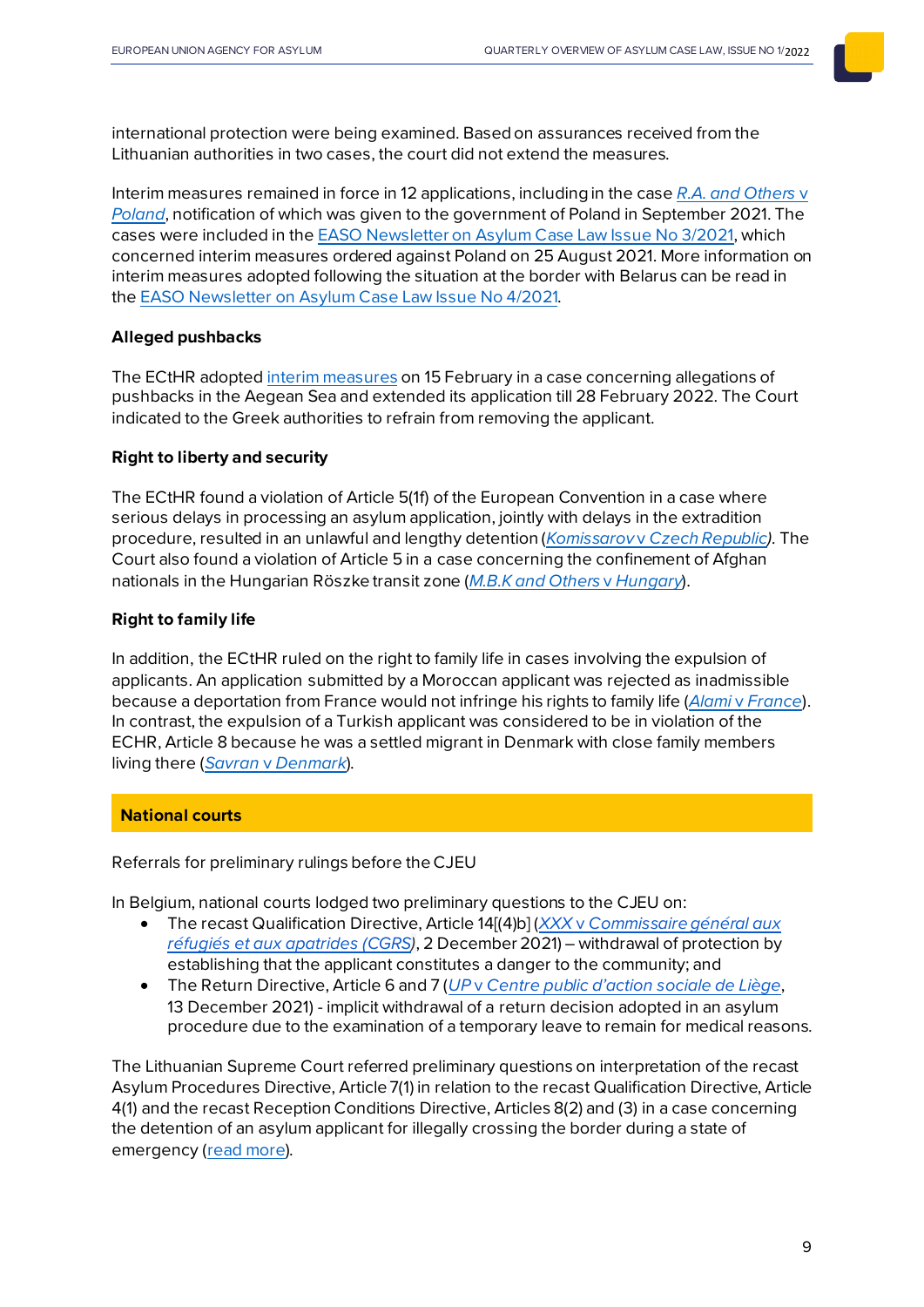In addition, the Dutch Court of the Hague is seeking interpretation of the recast Qualification Directive, Article 15 by the CJEU in an accelerated procedure [\(read more](#page-19-1)) As a similar [question](https://caselaw.euaa.europa.eu/pages/viewcaselaw.aspx?CaseLawID=2409) was referred by the same court in October 2021, the referring court requested to join the cases.

# **Ukraine**

The armed conflict in Ukraine has already impacted the way courts decide on applications for international protection from Ukrainian nationals. For example, the Court of Bari decided on 24 February 2022 that a subsequent application can no longer be rejected as inadmissible and suspended the enforcement of a deportation measure, in light of the deteriorating situation in the country of origin [\(read more](#page-12-3)). <sup>[3](#page-9-0)</sup> The Higher Court in Spain granted subsidiary protection to a Ukrainian national considering the armed conflict and the impossibility of the national authorities to provide protection in any area in the country of origin [\(read more](#page-12-4)).

# **Religion based persecution**

In the Netherlands, the Council of State ruled on stricter requirements in assessing asylum claims from applicants who alleged that they are apostates or atheists.<sup>[4](#page-9-1)</sup> Iranian applicants invoked the fact that they cannot return to their country of origin because they have turned away from Islam. The Council of State indicated that the State Secretary must have a clear working method to manage such cases, distinguishing between the different types of beliefs and clarifying the credibility assessment [\(read more](#page-13-1)).

# **Persecution based on political opinion**

The Dutch Council of State submitted a request for a preliminary ruling on the interpretation of the recast Qualification Directive, Article 10 in terms of defining political opinion and the application of the notion when assessing an application for international protection [\(read](#page-14-1)  [more\)](#page-14-1).

National courts analysed persecution based on political activities, and, for example, the Dutch Council of State granted refugee status to an Ethiopian national who claimed persecution based on participation in demonstrations in the Netherlands, while the CNDA in France granted refugee status based on political activities and Tigray origins [\(read more](#page-15-0)). Similarly, the Council of State in the Netherlands examined asylum applications submitted by Sudanese applicants who claimed persecution for political activities [\(read more\)](#page-15-1).

# **Asylum procedure versus family reunification**

Sitting in a Grand Board formation, the Immigration Appeals Board (UNE) in Norway ruled on an application submitted by a Nigerian woman whose daughter was granted asylum due to the risk of female genital mutilation upon return to the country of origin. The majority of the Grand Board stated that the case should be dealt with under Section 38 of the Immigration Act, thus the woman was granted asylum [\(read more](#page-12-1)).<sup>[5](#page-9-2)</sup>

<span id="page-9-0"></span><sup>3</sup> Meltingpot. (2022, February 24). Conflitto in Ucraina – [La richiesta di asilo non può essere ritenuta](https://www.meltingpot.org/2022/02/conflitto-in-ucraina-la-richiesta-di-asilo-non-puo-essere-ritenuta-inammissibile-il-giudice-sospende-il-diniego/)  [inammissibile. Il Giudice concede la sospensiva –](https://www.meltingpot.org/2022/02/conflitto-in-ucraina-la-richiesta-di-asilo-non-puo-essere-ritenuta-inammissibile-il-giudice-sospende-il-diniego/) Progetto Melting Pot Europa

<span id="page-9-2"></span><span id="page-9-1"></span><sup>4</sup>See the Council of State Press Release of 19 January 2022. State Secretary J&V must improve the [method of assessing asylum applications for apostates and atheists -Council of State \(raadvanstate.nl\)](https://www.raadvanstate.nl/actueel/nieuws/%40128450/beoordeling-asiel-afvalligen-atheisten/) <sup>5</sup> Immigration Appeal Board (\*UNE) Press releases 21 January 2022[: Grand Board December 2021:](https://www.une.no/kildesamling/stornemndavgjorelser/stornemnd-desember-2021/)  [Residence permit pursuant to section 38 where children have received independent protection -](https://www.une.no/kildesamling/stornemndavgjorelser/stornemnd-desember-2021/)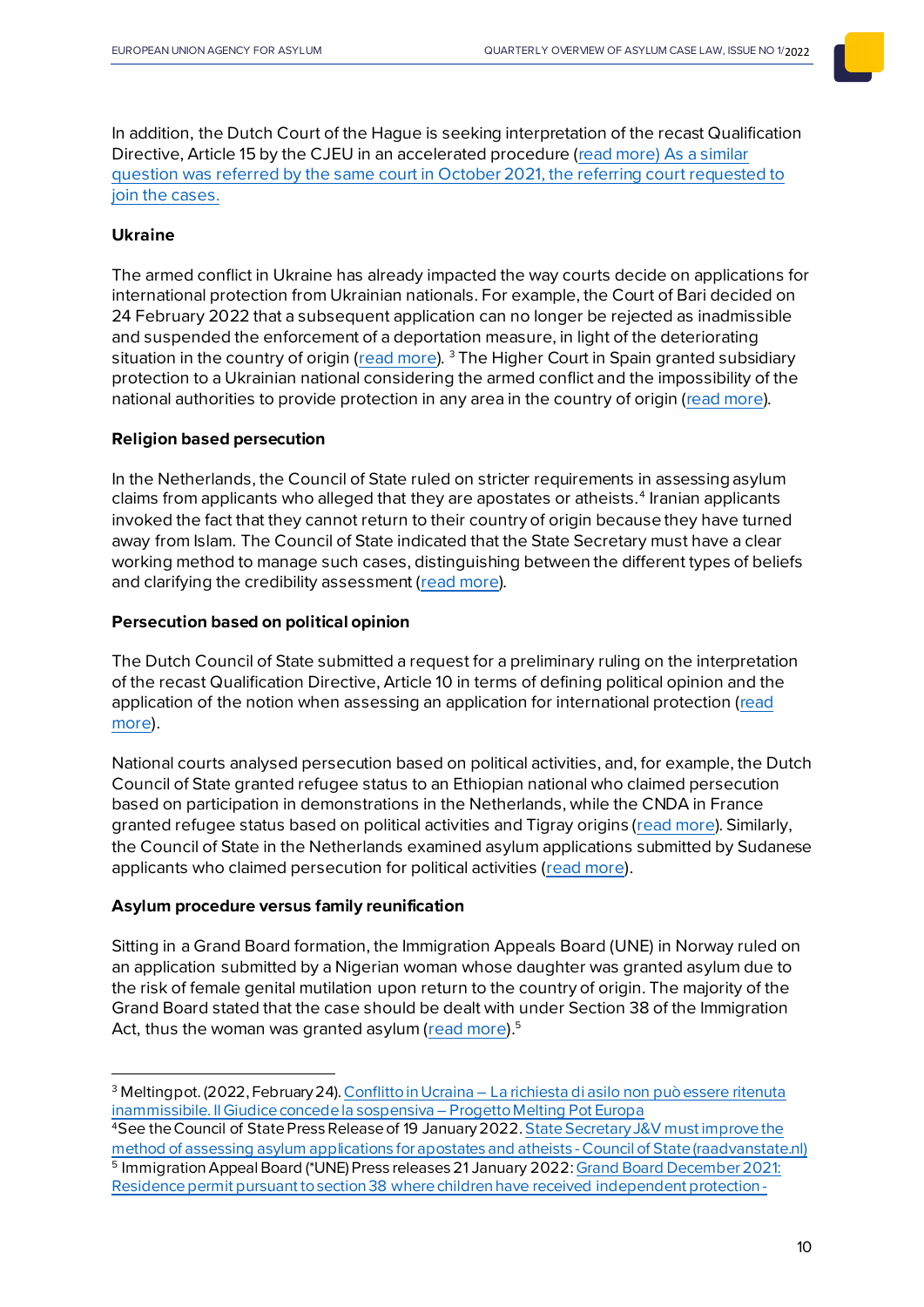

# <span id="page-10-0"></span>**Dublin procedure**

# <span id="page-10-1"></span>**Transfers to Malta**

**Netherlands, Council of State [Afdeling Bestuursrechtspraak van de Raad van State],** *Applicant* **v** *State Secretary for Justice and Security***, 202104510/1/V3, ECLI:NL:RVS:2021:2791, 15 December 2021.**

*The Council of State held that the Secretary of State must conduct a proper investigation into Dublin transfers to Malta and into allegations of risk of treatment contrary to the ECHR, Article 3 due to detention, reception conditions and a lack of effective legal remedies.*

A Sudanese national applied for asylum in the Netherlands after applying in Malta. The State Secretary ordered the Dublin transfer of the applicant, relying on the principle of mutual trust and legitimate expectations between Member States and assessing that the situation in Malta does not amount to treatment contrary to the ECHR, Article 3.

The Council of State held that the State Secretary gave inadequate reasons for considering that detention and the reception of Dublin returnees in Malta is in all cases compliant with the recast Reception Conditions Directive when reports showed a combination of serious shortcomings. The Council of State noted also that the applicant complained of the lack of access to legal assistance in Malta during the 9-month detention period. The

case was referred back for re-examination as the Council of State ruled that the State Secretary must provide adequate reasons, following proper investigation, that upon a transfer asylum applicants have effective access to legal remedies, and detention and reception practices are compliant with CEAS.

Link:

[https://caselaw.euaa.europa.eu/pages/viewcas](https://caselaw.euaa.europa.eu/pages/viewcaselaw.aspx?CaseLawID=2190) [elaw.aspx?CaseLawID=2190](https://caselaw.euaa.europa.eu/pages/viewcaselaw.aspx?CaseLawID=2190)

# <span id="page-10-2"></span>**Transfers toCroatia**

**Switzerland, Federal Administrative Court [Bundesverwaltungsgericht - Tribunal administratif fédéral - FAC],** *A, B* **v** *State Secretariat for Migration***, F-5675/2021, 6 January 2022**

Afghan nationals applied for asylum in Switzerland after being previously rejected in Greece and allegedly pushed back on multiple occasions when attempting to cross the border to Croatia. The SEM rejected their application and ordered a Dublin transfer to Croatia. On appeal, the Federal Administrative Court considered Croatia not responsible to process the application because of credible allegations submitted by the applicants on torture, detention at the border and pushbacks. Moreover, the applicants proved with medical documentation to be suffering from serious health issues, PTSD and to be under treatment for psychological issues.

The court sent the case back for reexamination, indicating to the determining authority to properly investigate the facts, including the date of irregular entry to

[Immigration Appeals Board \(UNE\)](https://www.une.no/kildesamling/stornemndavgjorelser/stornemnd-desember-2021/) and 24 January 2022[: Grand Board December 2021: Residence](https://www.une.no/kildesamling/stornemndavgjorelser/stornemnd-desember-2021/)  [permit pursuant to section 38 where children have received independent protection - Immigration](https://www.une.no/kildesamling/stornemndavgjorelser/stornemnd-desember-2021/)  [Appeals Board \(UNE\)](https://www.une.no/kildesamling/stornemndavgjorelser/stornemnd-desember-2021/)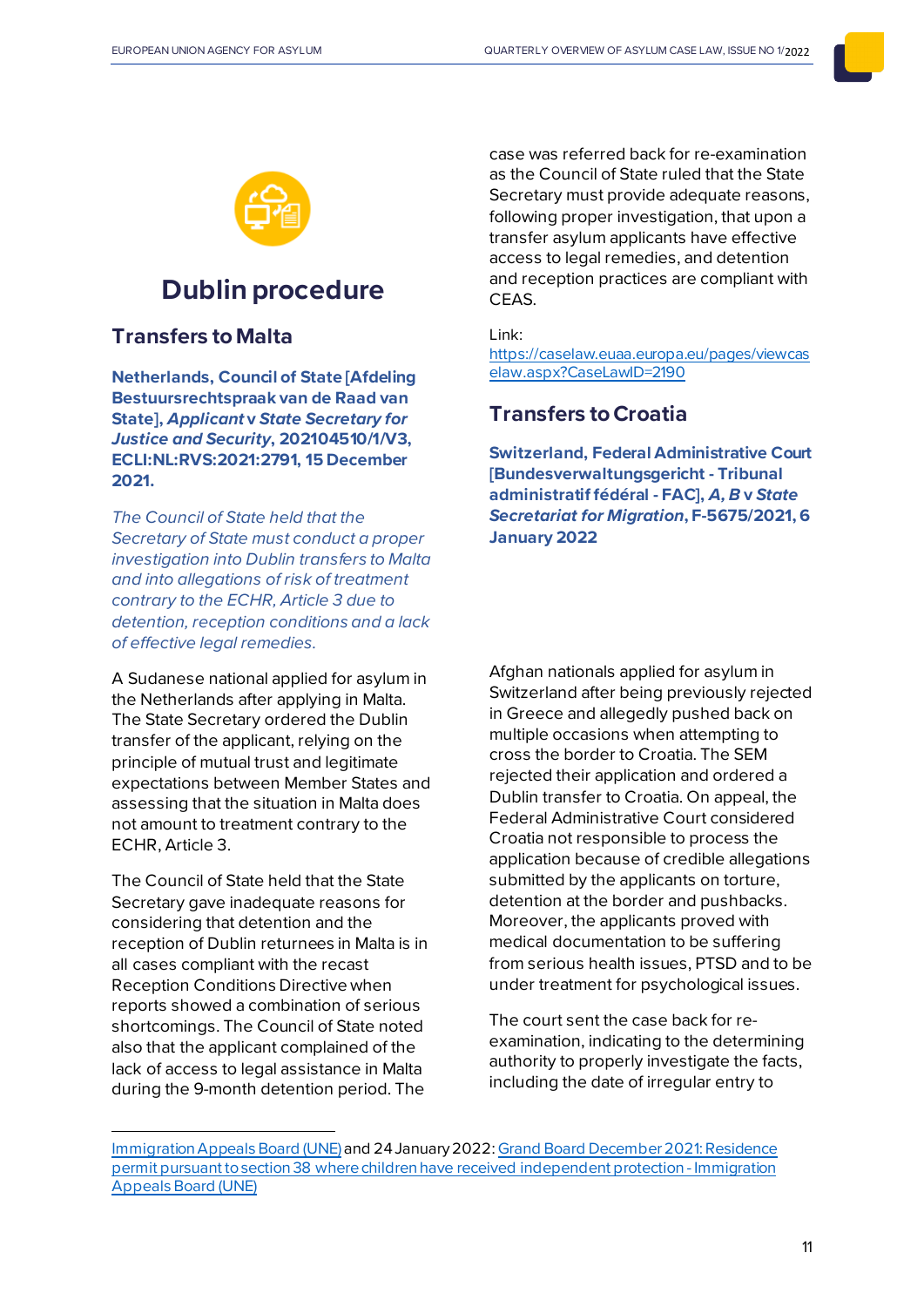Croatia, for determining the state responsible according to the Dublin III Regulation. In addition, the determining authority must adequately assess allegations of pushbacks and systemic asylum flaws based on updated reports.

#### Link:

[https://caselaw.euaa.europa.eu/pages/viewcas](https://caselaw.euaa.europa.eu/pages/viewcaselaw.aspx?CaseLawID=2273) [elaw.aspx?CaseLawID=2273](https://caselaw.euaa.europa.eu/pages/viewcaselaw.aspx?CaseLawID=2273)



# <span id="page-11-0"></span>**First instance procedure**

# <span id="page-11-1"></span>**Personal interview**

**Finland, Supreme Administrative Court [Korkein hallinto-oikeus],** *Applicant* **v**  *Finnish Immigration Service***, 1183/2020, ECLI: FI: KHO: 2021: 190, 23 December 2021.**

*The Supreme Administrative Court assessed a procedural error of not hearing a 12-year-old minor as not decisive*

The case concerned Russian nationals whose application for international protection on grounds that they were at risk of persecution as Jehovah's witnesses was rejected. They appealed the decision and highlighted that the application of the oldest child of the family was assessed on his parent's statement, despite him having reached the age of 12.

The Supreme Administrative Court noted that the determining authority had an obligation to examine the matter by also giving the child the possibility to be heard. However, the Supreme Administrative Court found that this was a procedural

<span id="page-11-3"></span><sup>6</sup> See also Finland, Turku Regional Administrative Court [fi. hallinto-oikeus], *[Applicant](https://caselaw.euaa.europa.eu/pages/viewcaselaw.aspx?CaseLawID=2244)*, H1523 / 2021, 29 December 2021.

error and did not constitute a decisive factor in the overall assessment of the requirements for international protection.

Link:

<span id="page-11-2"></span>[https://caselaw.euaa.europa.eu/pages/vie](https://caselaw.euaa.europa.eu/pages/viewcaselaw.aspx?CaseLawID=2344) [wcaselaw.aspx?CaseLawID=2344](https://caselaw.euaa.europa.eu/pages/viewcaselaw.aspx?CaseLawID=2344)

# **Finland, Turku Regional Administrative Court [fi. hallinto-oikeus],** *Applicant (No 2)***, H1525 / 2021, 29 December 2021.**

*The Turku Administrative Court determined the law applicable for a request for reimbursement of a private legal assistant following legislative changes to the Legal Aid Act. [6](#page-11-3)*

The court examined whether an hourly fee could be awarded to a new assistant in an international protection case on the basis of a claim made after the entry into force of the Act repealing Section 17a of the Legal Aid Act (738/2021). The Administrative Court held that the claims for the remuneration of the various assistants were separate claims for remuneration and the evaluation was carried out on a perassistant basis. The decisive factor was related therefore to the moment when each assistant had requested his remuneration to be fixed, whether before or after the entry into force of the law repealing Section 17a of the Legal Aid Act.

Link: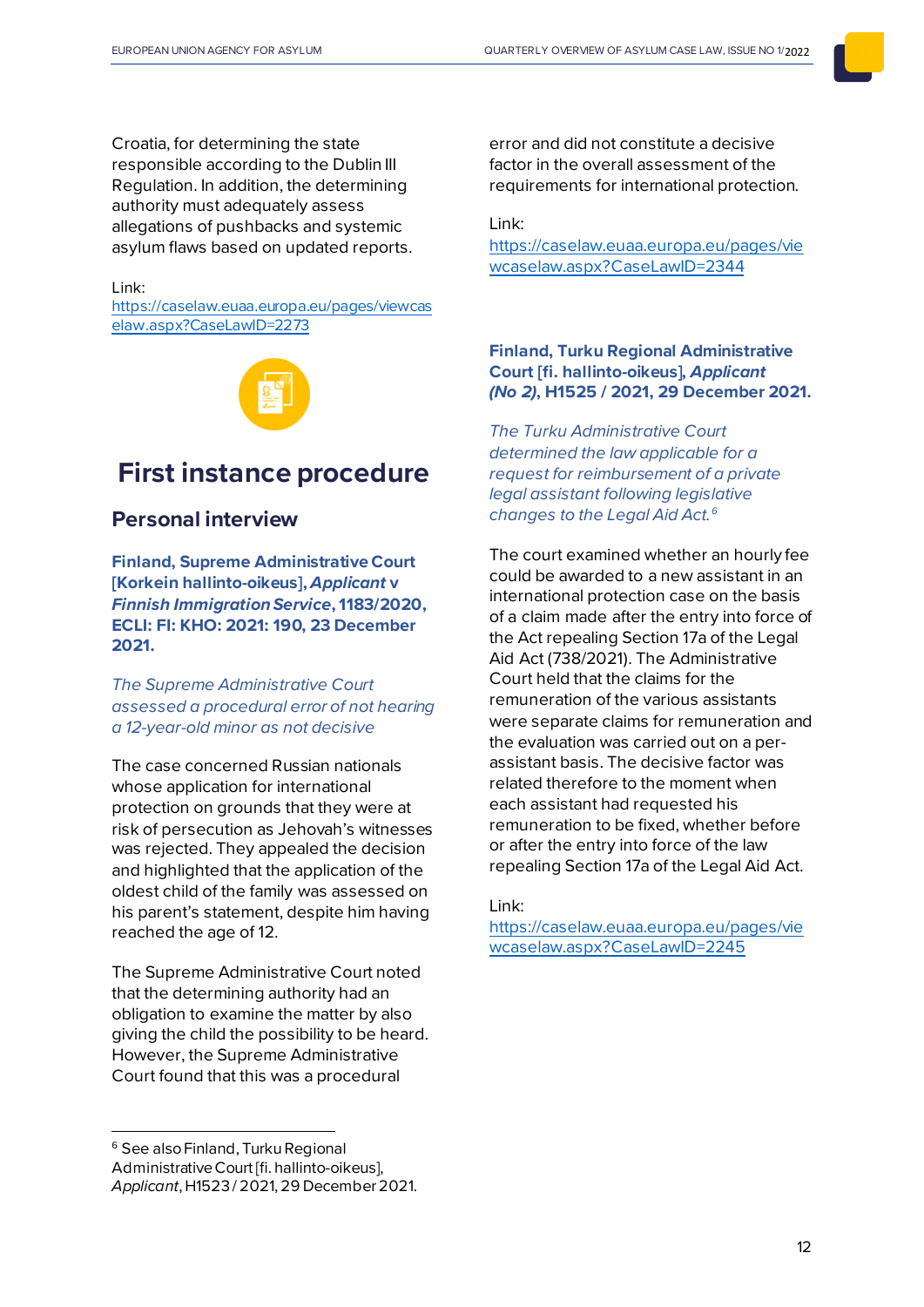

# <span id="page-12-0"></span>**Assessment of applications**

# <span id="page-12-1"></span>**Changes in the situation in the country of origin**

# <span id="page-12-3"></span>**Ukraine**

**Inadmissibility decision suspended**

**Italy, Civil Court [Tribunali],** *Applicant***, No 10902-2/2021 R.G., 24 February 2022.**

*The Tribunal of Bari suspended a decision of inadmissibility for a Ukrainian citizen due to the deterioration of the situation in the country of origin.*

Due to the deteriorating situation in Ukraine as a result of armed conflict, the Tribunal of Bari decided to suspend an inadmissibility decision adopted on a subsequent application lodged by a Ukrainian national.

Link:

[https://caselaw.euaa.europa.eu/pages/vie](https://caselaw.euaa.europa.eu/pages/viewcaselaw.aspx?CaseLawID=2403) [wcaselaw.aspx?CaseLawID=2403](https://caselaw.euaa.europa.eu/pages/viewcaselaw.aspx?CaseLawID=2403)

# <span id="page-12-4"></span>**Subsidiary protection granted**

**Spain, National High Court [Audencia Nacional],** *Applicants***, 25 February 2022.**

*The National High Court provided subsidiary protection to a Ukrainian family due to the armed conflict in the country of origin.*

The National High Court in Spain rejected the asylum application lodged by Ukrainian nationals but granted subsidiary protection instead due to the volatile situation in the country of origin. The court noted that the

Ukrainian authorities cannot offer protection in any area of the country and the necessary conditions for being granted subsidiary protection were met.

Link:

[https://caselaw.euaa.europa.eu/pages/vie](https://caselaw.euaa.europa.eu/pages/viewcaselaw.aspx?CaseLawID=2404) [wcaselaw.aspx?CaseLawID=2404](https://caselaw.euaa.europa.eu/pages/viewcaselaw.aspx?CaseLawID=2404)

<span id="page-12-2"></span>**Examination under the asylum procedure rather than through family reunification**

**Norway, Immigration Appeals Board [Utlendingsnemnda (UNE)],** *Applicant* **v**  *UDI***, N2205490120, 15 December 2021.**

*The Grand Board of the UNE ruled that a Nigerian woman, the mother of a girl granted refugee status, must be granted asylum as well and not referred to apply for family reunification.*

The case concerned a Nigerian woman whose minor daughter was granted asylum in Norway due to the risk of female genital mutilation upon return to the country of origin. Sitting in Grand Board formation, the UNE ruled that the applicant must be granted international protection pursuant to the Immigration Act, Section 38 and not be referred to apply for family reunification with her daughter.

The Grand Board also took into consideration the best interests of the child since the applicant was her only carer in Norway. The Grand Board also made a detailed comparative analysis of the two procedures, asylum provided by Section 38 and family reunification provided by Section 43, finding various inconveniences of the family reunification procedure.

Link: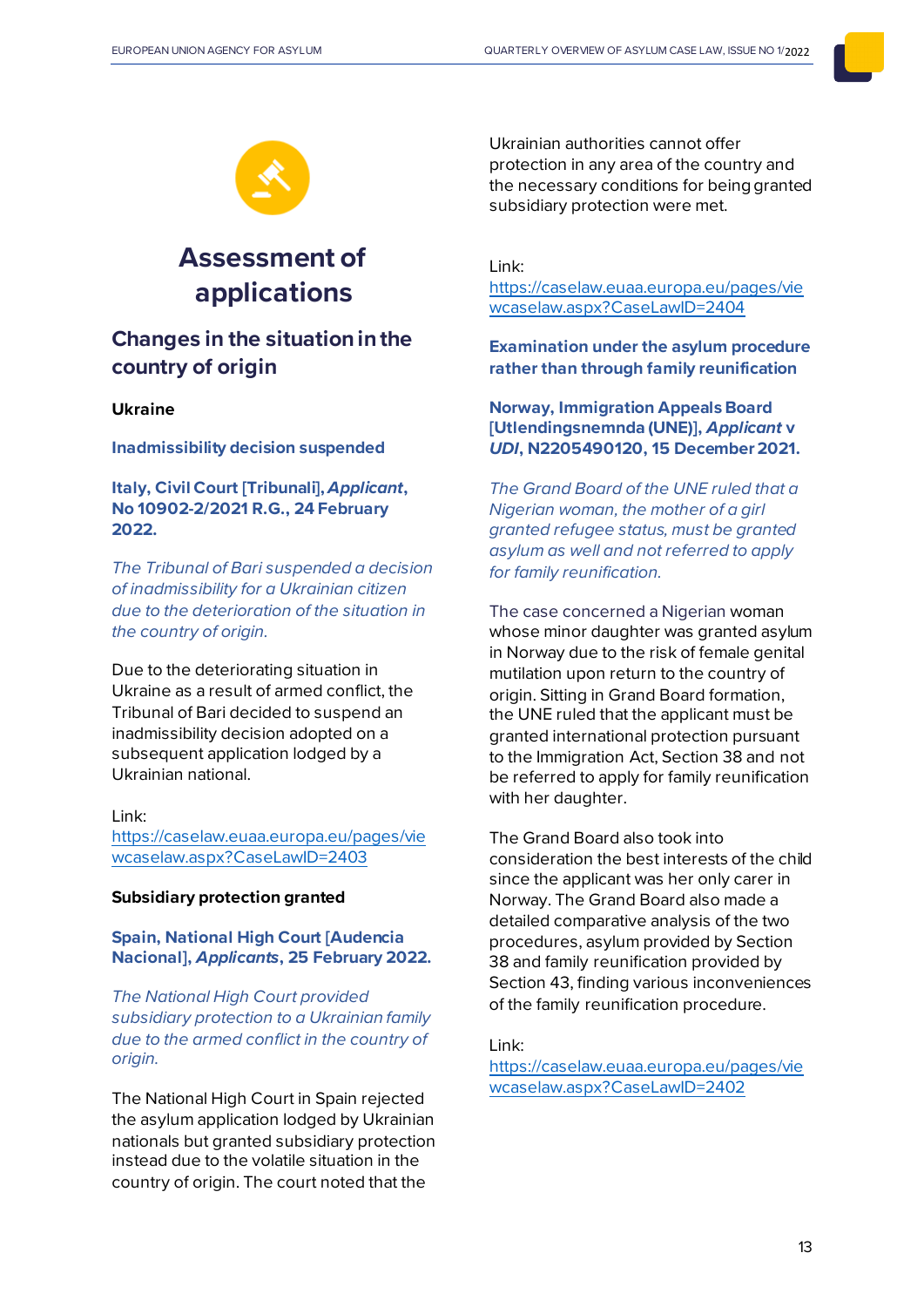# <span id="page-13-0"></span>**Persecution for reasons of religion**

# <span id="page-13-1"></span>**Atheism**

**Netherlands, Council of State [Afdeling Bestuursrechtspraak van de Raad van State],** *Applicant* **v** *State Secretary for Justice and Security (Staatssecretaris van Justitie en Veiligheid)***, ECLI:NL:RVS:2022:93, 19 January 2022.**

*The Council of State ruled that the State Secretary had insufficiently investigated and reasoned on the situation of apostasy and atheists in Iran.*

The case concerned an Iranian applicant who claimed asylum on the basis of apostasy, alleging a risk of persecution upon return also due to atheism. The State Secretary rejected the application, finding the applicant's statements on organising strikes as not credible. The State Secretary also considered that the applicant was an apostate but not an atheist and that he would not face persecution upon return. The Council of State allowed the appeal and ruled that the State Secretary failed to properly and clearly reason the decision with regard to the situation of apostates and atheists in Iran, as well as on the criteria to assess credibility of claims. The Council of State requested a reexamination of the case based on clearer methods.

## Link:

[https://caselaw.euaa.europa.eu/pages/vie](https://caselaw.euaa.europa.eu/pages/viewcaselaw.aspx?CaseLawID=2395) [wcaselaw.aspx?CaseLawID=2395](https://caselaw.euaa.europa.eu/pages/viewcaselaw.aspx?CaseLawID=2395)

**Netherlands, Council of State [Afdeling Bestuursrechtspraak van de Raad van State],** *Applicant (No 2)* **v** *State Secretary for Justice and Security (Staatssecretaris van Justitie en Veiligheid),* **202102293/1/V2, ECLI:NL:RVS:2022:94, 19 January 2022.**

# *The Council of State ruled on an assessment of apostasy as an individual claim for asylum.*

The case concerned an Iranian national who claimed asylum based on apostasy and further conversion to Christianity. The State Secretary rejected the application and considered that the applicant's statements, although credible with regard to abandoning Islam, seemed implausible for a risk of persecution upon return, especially because the applicant legally left the country. The Council of State found that the determining authority did not have an effective and concrete method to assess the credibility of the apostasy as grounds for asylum. The Council of State indicated that the State Secretary must design and apply a clear working method, similar to the one applied for conversion cases.

The Council of State annulled the negative decision due to insufficient investigation, and the case was sent back to the State Secretary for re-examination. The Council of State indicated that the determining authority must re-assess the risk of persecution or inhuman treatment for apostasy or imputed apostasy upon a return to Iran.

## Link:

[https://caselaw.euaa.europa.eu/pages/vie](https://caselaw.euaa.europa.eu/pages/viewcaselaw.aspx?CaseLawID=2397) [wcaselaw.aspx?CaseLawID=2397](https://caselaw.euaa.europa.eu/pages/viewcaselaw.aspx?CaseLawID=2397)

# **Conversion**

**Finland, Supreme Administrative Court [Korkein hallinto-oikeus],** *Applicant* **v**  *Finnish Immigration Service***, ECLI:FI:KHO:021:195, 31 December 2021.**

*The Supreme Administrative Court ruled on the assessment of conversion to Christianity and granted refugee status to an Iraqi national.*

An Iraqi national whose application had been rejected submitted a subsequent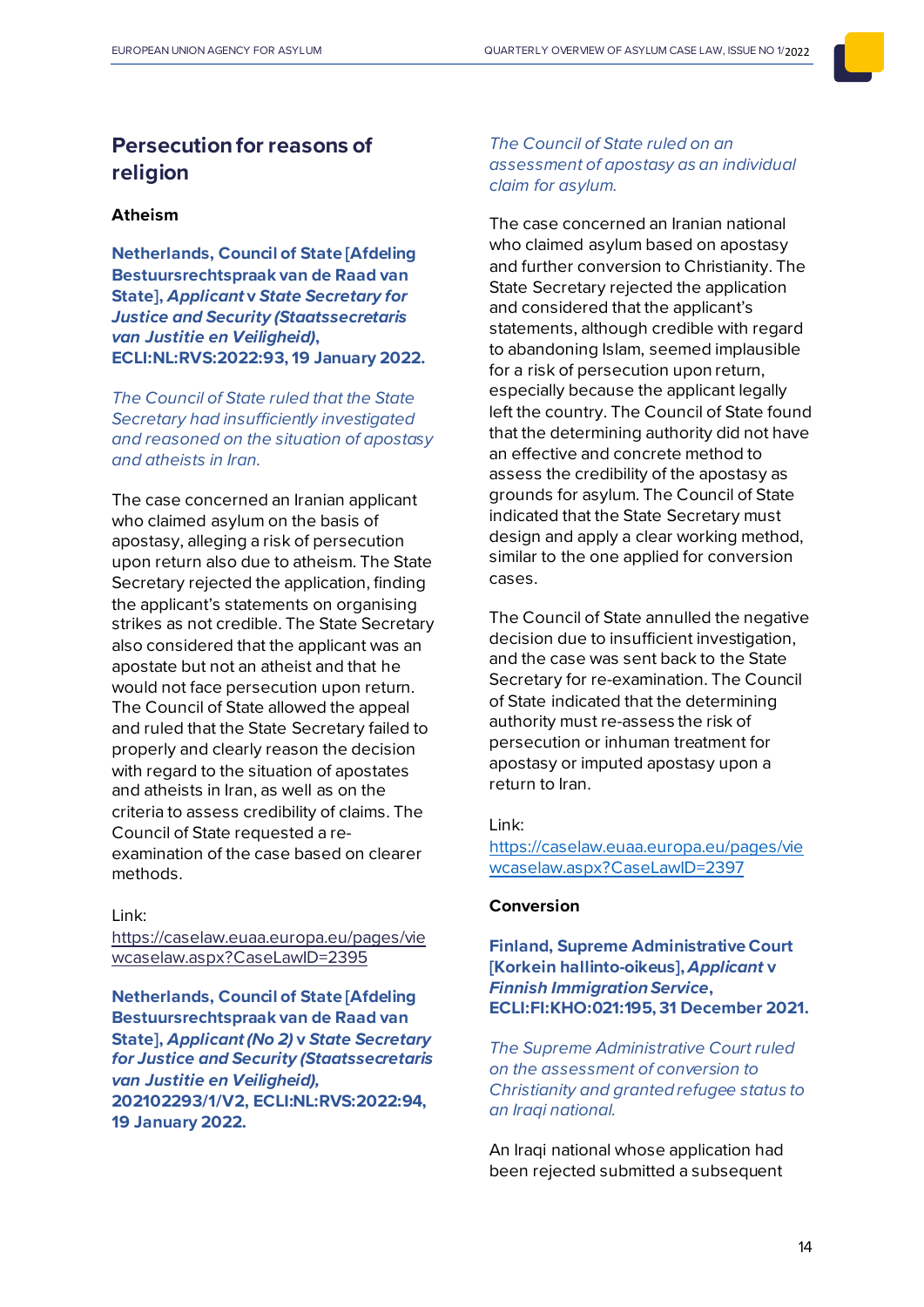application based on his conversion to Christianity as a new ground for protection, which was rejected as it was deemed not credible. On appeal, the Supreme Administrative Court considered that the applicant's account of his personal convictions had been consistent with his participation in church activities. The court overturned the decision of the lower court and the Immigration Service and referred the case back to be granted asylum status.

#### Link:

[https://caselaw.euaa.europa.eu/pages/vie](https://caselaw.euaa.europa.eu/pages/viewcaselaw.aspx?CaseLawID=2205) [wcaselaw.aspx?CaseLawID=2205](https://caselaw.euaa.europa.eu/pages/viewcaselaw.aspx?CaseLawID=2205)

## **Religion and ethnicity**

**France, National Court of Asylum [Cour Nationale du Droit d'Asile (CNDA)],** *A* **v**  *French Office for the Protection of Refugees and Stateless Persons (OFPRA)***, No 21058817, 27 January 2022.**

*The CNDA granted refugee status to a stateless person from Myanmar (former Burma).*

The case concerned an applicant from Myanmar, province of Rakhine, who claimed a fear of persecution based on ethnic origins, Rohingya, and Muslim religion. The CNDA overturned the negative decision of OFPRA and granted refugee status after having consulted reports of international human rights organisations but also the UN general Assembly resolution of 16 December 2021. The CNDA underlined the history and fate the history and fate of the Muslim communities settled in the Rakhine State, in particular the Rohingya minority, deprived of Burmese nationality and victim since 2017 of severe repression to conclude that the applicant fear of persecution is well founded.

#### Link:

[https://caselaw.euaa.europa.eu/pages/vie](https://caselaw.euaa.europa.eu/pages/viewcaselaw.aspx?CaseLawID=2426) [wcaselaw.aspx?CaseLawID=2426](https://caselaw.euaa.europa.eu/pages/viewcaselaw.aspx?CaseLawID=2426)

# <span id="page-14-0"></span>**Persecution for reasons of political opinion**

# <span id="page-14-1"></span>**Request for a preliminary ruling from the CJEU**

**Netherlands, Council of State [Afdeling Bestuursrechtspraak van de Raad van State],** *Applicant* **v** *State Secretary for Security and Justice (Staatssecretaris van Justitie en Veiligheid),* **202003129/1/V2 and 202004875/1/V2, 16 February 2022.**

*The Council of State referred questions to the CJEU on an interpretation of the recast Qualification Directive, Article 10 for persecution based on political opinion.*

The applicant requested asylum based on political opinion and the determining authority considered that a political opinion and related activities are relevant for international protection if they are fundamental to the identity or moral integrity of a third-country national and that he/she must hide the activities and beliefs. The Council of State decided to suspend the proceedings and sought an interpretation from the CJEU. It asked whether a political opinion is sufficient to be invoked as a motive for persecution and what weight should be given to the strength or the importance of that political opinion or thought in the assessment of an application for international protection. Moreover, the Council of State asked about the criterion to be applied and whether the political opinion must be deeply-rooted and the applicant would be expected to refrain from expressing it if returned to the country of origin in order not to trigger a negative attention from an actor of persecution.

# Link: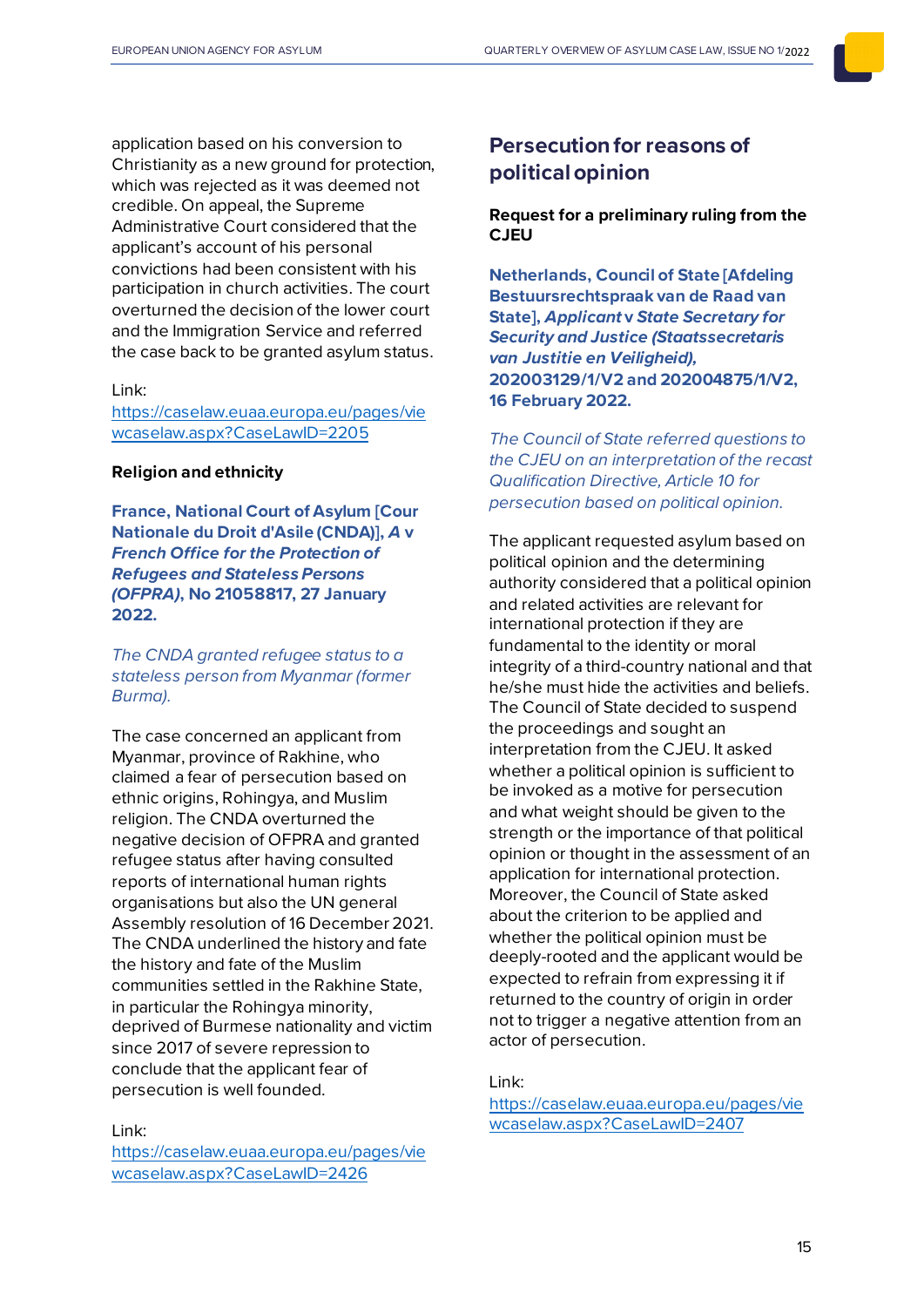# <span id="page-15-0"></span>**Political opinion and ethnicity**

**Netherlands, Court of The Hague [Rechtbank Den Haag],** *Applicant* **v** *State Secretary for Justice and Security (Staatssecretaris van Justitie en Veiligheid),* **NL21.10395 and NL21.16281, ECLI:NL:RBDHA:2021:13316, 3 December 2021.**

*The Court of the Hague granted asylum to an Ethiopian applicant based on her political convictions and ethnicity.*

An Ethiopian national requested international protection claiming to fear persecution by Ethiopian authorities based on her political activities, including participation in demonstrations in the Netherlands, online activities and membership in the Oromo association. The Court of the Hague overturned the negative decision and granted the applicant refugee protection. It found that her activities were uncontested and held that country of origin reports indicated that persons belonging to the Oromo population are still experiencing issues, because of their political expression or their ethnic background, and state authorities cannot offer protection.

## Link:

[https://caselaw.euaa.europa.eu/pages/vie](https://caselaw.euaa.europa.eu/pages/viewcaselaw.aspx?CaseLawID=2229) [wcaselaw.aspx?CaseLawID=2229](https://caselaw.euaa.europa.eu/pages/viewcaselaw.aspx?CaseLawID=2229)

**France, National Court of Asylum [Cour Nationale du Droit d'Asile (CNDA)],** *D.* **v**  *French Office for the Protection of Refugees and Stateless Persons (OFPRA)***, No 17051846, 3 December 2021.**

*The CNDA provided refugee status to an Ethiopian national of Tigrayan ethnicity due to the fear of persecution for imputed political views favourable to the Tigrayan rebels.*

The case concerned an Ethiopian woman of Tigray ethnicity who claimed asylum in

France for a fear of persecution on the basis of her political views and on safety reasons, since she originated from the Tigray region, which was characterised by violent conflict between governmental forces and the Liberation Front of the People of Tigray. The CNDA overturned the negative decision and granted her asylum, considering that her ethnicity, her political opinions and her origin from the Tigray region would expose her to persecution upon return.

#### Link:

[https://caselaw.euaa.europa.eu/pages/vie](https://caselaw.euaa.europa.eu/pages/viewcaselaw.aspx?CaseLawID=2219) [wcaselaw.aspx?CaseLawID=2219](https://caselaw.euaa.europa.eu/pages/viewcaselaw.aspx?CaseLawID=2219)

#### <span id="page-15-1"></span>**Sudan**

**Netherlands, Council of State [Afdeling Bestuursrechtspraak van de Raad van State],** *Applicant* **v** *State Secretary for Justice and Security (Staatssecretaris van Justitie en Veiligheid) (No 2),* **202005052/1/V2, ECLI:NL:RVS:2021:2793, 15 December 2021.**

*The District Court of the Hague overturned a negative decision for an insufficient investigation of the risk incurred upon a return of a Sudanese applicant due to his political activities.*

A Sudanese national invoked a fear of persecution upon return to his country of origin due to his participation in demonstrations in the Netherlands against the Sudanese rulers.

Although there are indications that the civilian branch of the transition government is undergoing reforms in the area of political freedoms, the Council of State noted that there are also indications that serious human rights violations against political activists are still taking place and that the military branch still directs the army to act with violence against them, especially if these political activists are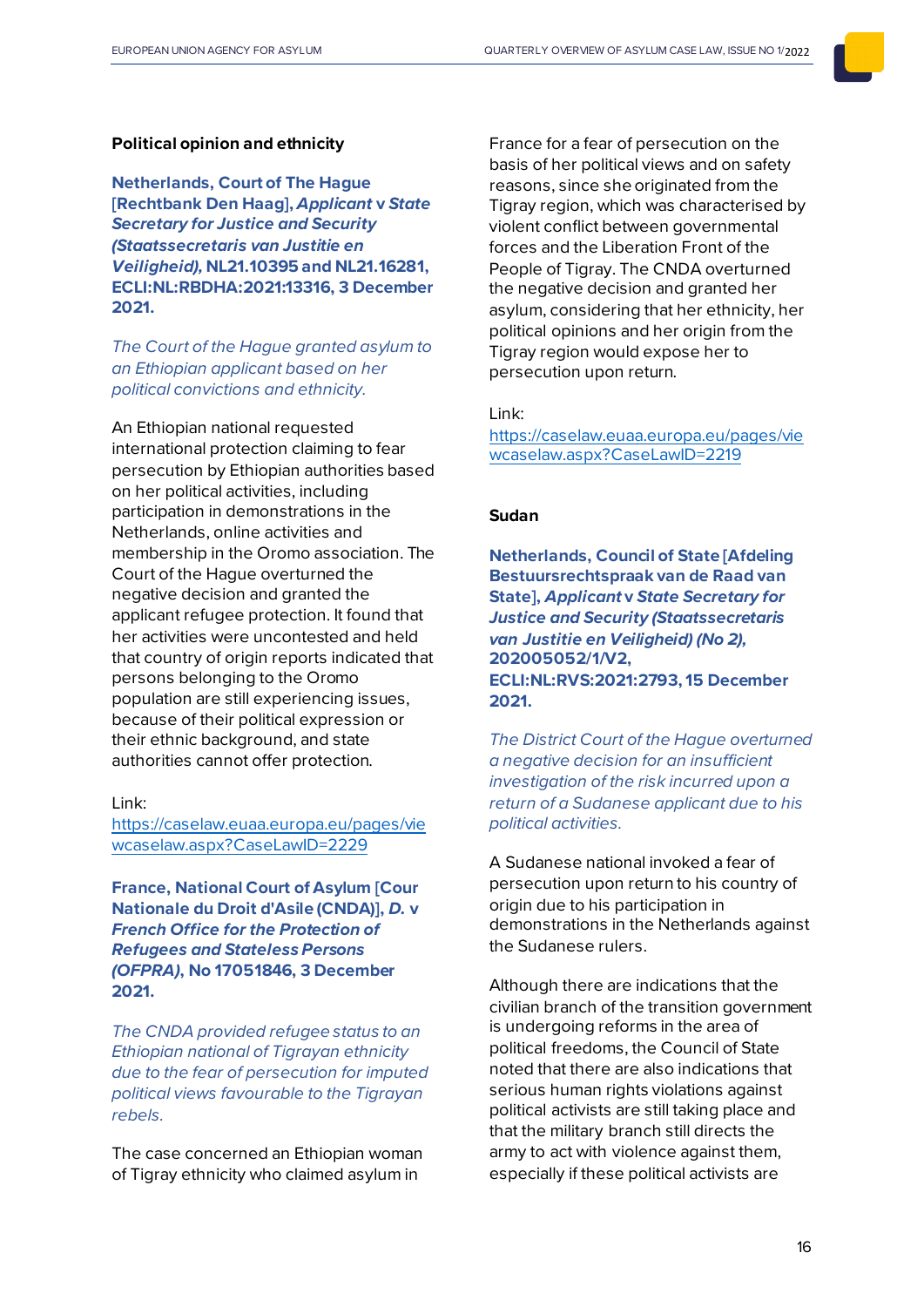critical to the military branch. The Council of State noted a lack of information on various aspects, including the balance of power in the transition government, the extent of civil branch influence, the monitoring mechanism of security services over diaspora and the attitude of the transition government towards political activists living abroad.

The Council of State held that these unclear aspects lead to the conclusion that the applicant raised doubts about the State Secretary's position on the situation in Sudan, and in light of the duty of cooperation, it was for the State Secretary to dispel this doubt, which the latter had not done before the court. The negative decision was overturned, and the case was referred back for re-examination.

## Link:

[https://caselaw.euaa.europa.eu/pages/vie](https://caselaw.euaa.europa.eu/pages/viewcaselaw.aspx?CaseLawID=2227) [wcaselaw.aspx?CaseLawID=2227](https://caselaw.euaa.europa.eu/pages/viewcaselaw.aspx?CaseLawID=2227)

## **Military evasion**

**Germany, High Administrative Courts (Oberverwaltungsgerichte/Verwaltungsg erichtshöfe),** *Applicant* **v** *Federal Office for Migration and Refugees (BAMF)***, 5 A 1402/18.A, 21 January 2022.**

*The High Administrative Court found no indications of possible political persecution for a Syrian applicant alleging a risk of conscription to military service.*

A Syrian applicant appealed against a negative decision on his asylum application alleging a fear of persecution based on his father's opposition activities against the Syrian regime and a risk based on conscription to military service. Based on an EASO repor[t Syria Situation of](https://euaa.europa.eu/sites/default/files/publications/2021_06_EASO_Syria_Situation_returnees_from_abroad.pdf)  [Returnees from abroad](https://euaa.europa.eu/sites/default/files/publications/2021_06_EASO_Syria_Situation_returnees_from_abroad.pdf) from June 2021 and on the applicant's evidence, the High Administrative Court found that there were no credible indications that upon return the applicant would be subject to threats, targeted persecution or torture. In addition, the High Administrative Court held that combat activities in Syria have decreased and there was no significant chance of being obliged to perform military service and commit war crimes.

Link:

[https://caselaw.euaa.europa.eu/pages/vie](https://caselaw.euaa.europa.eu/pages/viewcaselaw.aspx?CaseLawID=2393) [wcaselaw.aspx?CaseLawID=2393](https://caselaw.euaa.europa.eu/pages/viewcaselaw.aspx?CaseLawID=2393)

# <span id="page-16-0"></span>**Membership of a particular social group**

**Forced marriage France, National Court of Asylum [Cour Nationale du Droit d'Asile (CNDA)],** *Applicants* **v** *French Office for the Protection of Refugees and Stateless Persons (OFPRA)***, No 21022972, 8 December 2021.**

*The CNDA recognised granted refugee status to an Afghan woman and her minor children exposed to persecution for having refused to submit to a levirate marriage (marrying the brother of her deceased husband).*

An Afghan woman applied for international protection invoking a fear of persecution by the government and her family for having refused to marry the brother of her deceased husband who is in the Taliban. The OFPRA rejected the request, but the CNDA considered that she belongs to a particular social group on the basis of her behaviour is contradicting social norms in her country of origin. The applicant would risk persecution due to her religious beliefs and application of Sharia law for refusing to submit to the practice of levirate marriage.

#### Link:

[https://caselaw.euaa.europa.eu/pages/vie](https://caselaw.euaa.europa.eu/pages/viewcaselaw.aspx?CaseLawID=2220) [wcaselaw.aspx?CaseLawID=2220](https://caselaw.euaa.europa.eu/pages/viewcaselaw.aspx?CaseLawID=2220)

**Finland, Supreme Administrative Court [Korkein hallinto-oikeus],** *A.* **v** *Finnish Immigration Service***, 2200/2020,**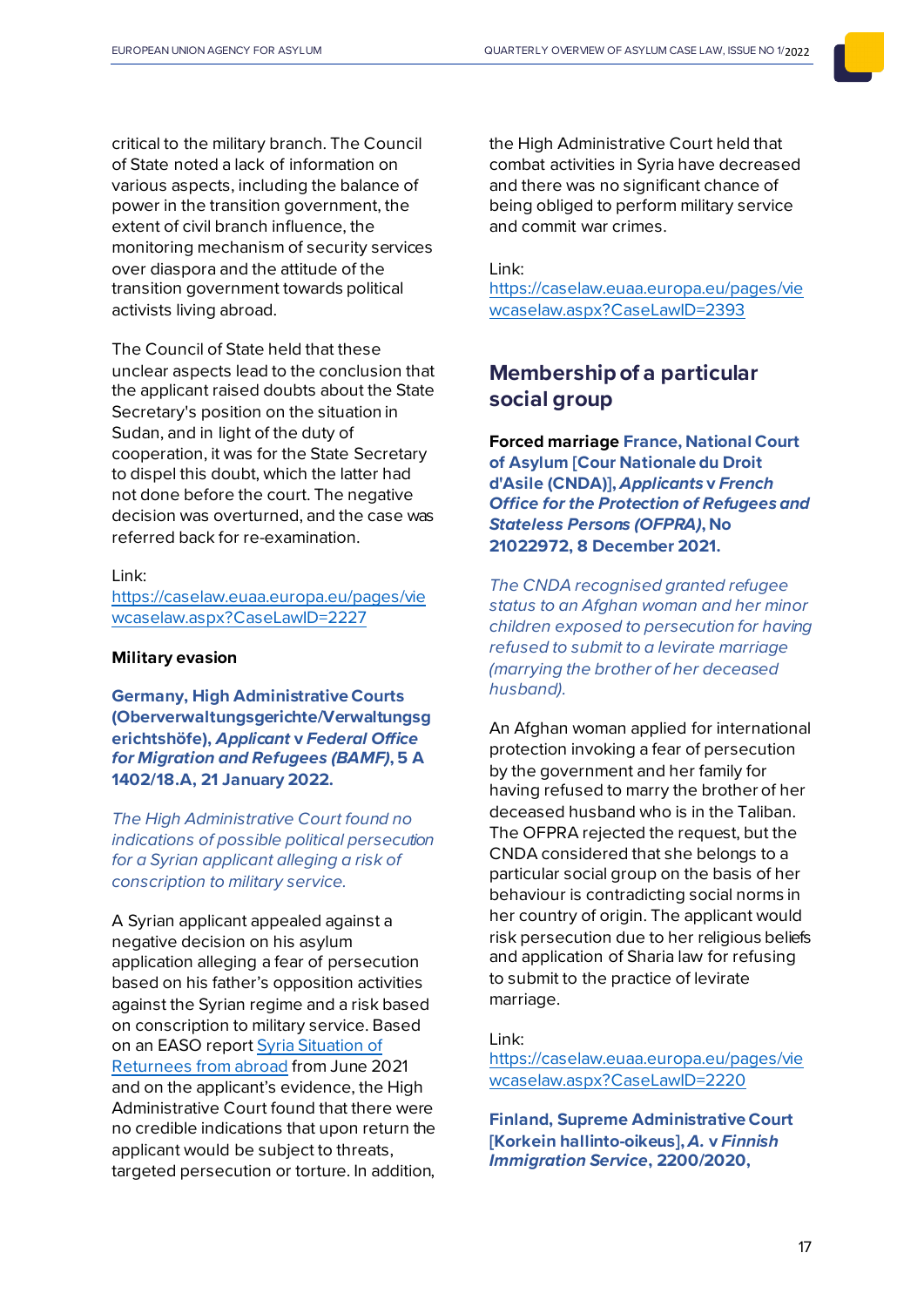# **ECLI:FI:KHO:2021:187, 21 December 2021.**

*The Supreme Administrative Court annulled a negative decision for a Somalian minor alleging a risk of forced marriage upon return.*

The Finnish Immigration Service refused refugee status but granted subsidiary protection to a minor Somali national who invoked a risk of forced marriage upon return. Based on updated country of origin information, the Supreme Administrative Court found on appeal that women in Somalia who refuse to engage in an arranged marriage are at the risk of being subject to violence. The court considered the claim of the applicant credible and referred the case for re-examination by the Finnish Immigration Service in light of updated country of origin reports and the best interests of the child.

Link:

[https://caselaw.euaa.europa.eu/pages/vie](https://caselaw.euaa.europa.eu/pages/viewcaselaw.aspx?CaseLawID=2196) [wcaselaw.aspx?CaseLawID=2196](https://caselaw.euaa.europa.eu/pages/viewcaselaw.aspx?CaseLawID=2196)

#### **Iraq**

**Germany, High Administrative Courts (Oberverwaltungsgerichte/Verwaltungsg erichtshöfe),** *Applicant* **v** *Lüneburg Higher Administrative Court***, 9 LA 29/20, ECLI:DE:OVGNI:2022:0127.9LA29.20.00, 27 January 2022**.

*The Lower Saxony Higher Administrative Court ruled that Iraqi nationals who are Sunni Kurds from the province of Al-Anbar do not constitute a particular social group.*

The asylum application of an Iraqi national of Sunni religion and Kurdish ethnicity, originating from the province of Al-Anbar, was rejected. On appeal, the Lower Saxony Higher Administrative Court ruled that the applicant did not demonstrate that members of this particular social group are always considered as opposition members and targets of persecution and upheld the negative decision.

#### Link:

[https://caselaw.euaa.europa.eu/pages/vie](https://caselaw.euaa.europa.eu/pages/viewcaselaw.aspx?CaseLawID=2396) [wcaselaw.aspx?CaseLawID=2396](https://caselaw.euaa.europa.eu/pages/viewcaselaw.aspx?CaseLawID=2396)

#### **Sexual orientation**

**Netherlands, Court of The Hague [Rechtbank Den Haag],** *Applicant* **v** *State Secretary for Security and Justice Netherlands (Staatssecretaris Van Veiligheid en Justitie)***, 202104511/1/V1, ECLI:NL:RVS:2022:348, 2 February 2022.**

*The Court of the Hague referred an asylum claim based on sexual orientation for re-examination.*

A Ugandan national claimed asylum based on her sexual orientation, and the Court of the Hague referred the case back for reexamination in order for the determining authority to take into consideration an expert report on "LGBT Asylum Support".

#### Link:

[https://caselaw.euaa.europa.eu/pages/vie](https://caselaw.euaa.europa.eu/pages/viewcaselaw.aspx?CaseLawID=2368) [wcaselaw.aspx?CaseLawID=2368](https://caselaw.euaa.europa.eu/pages/viewcaselaw.aspx?CaseLawID=2368)

**France, National Court of Asylum [Cour Nationale du Droit d'Asile (CNDA)],** *MS* **v** *French Office for the Protection of Refugees and Stateless Persons (OFPRA),* **No 21035853, 3 January 2022.**

*The CNDA recognised refugee status for a Tanzanian national from Zanzibar because of his homosexual orientation.*

The CNDA granted refugee status to an applicant from Tanzania, originating from Zanzibar, of Shirazi ethnicity and Muslim faith, by considering that homosexuals constitute a social group under persecution in Tanzania. The court noted the specific criminal law in Zanzibar which is different from the law in Tanzania and is stricter since 2018. The applicant justified a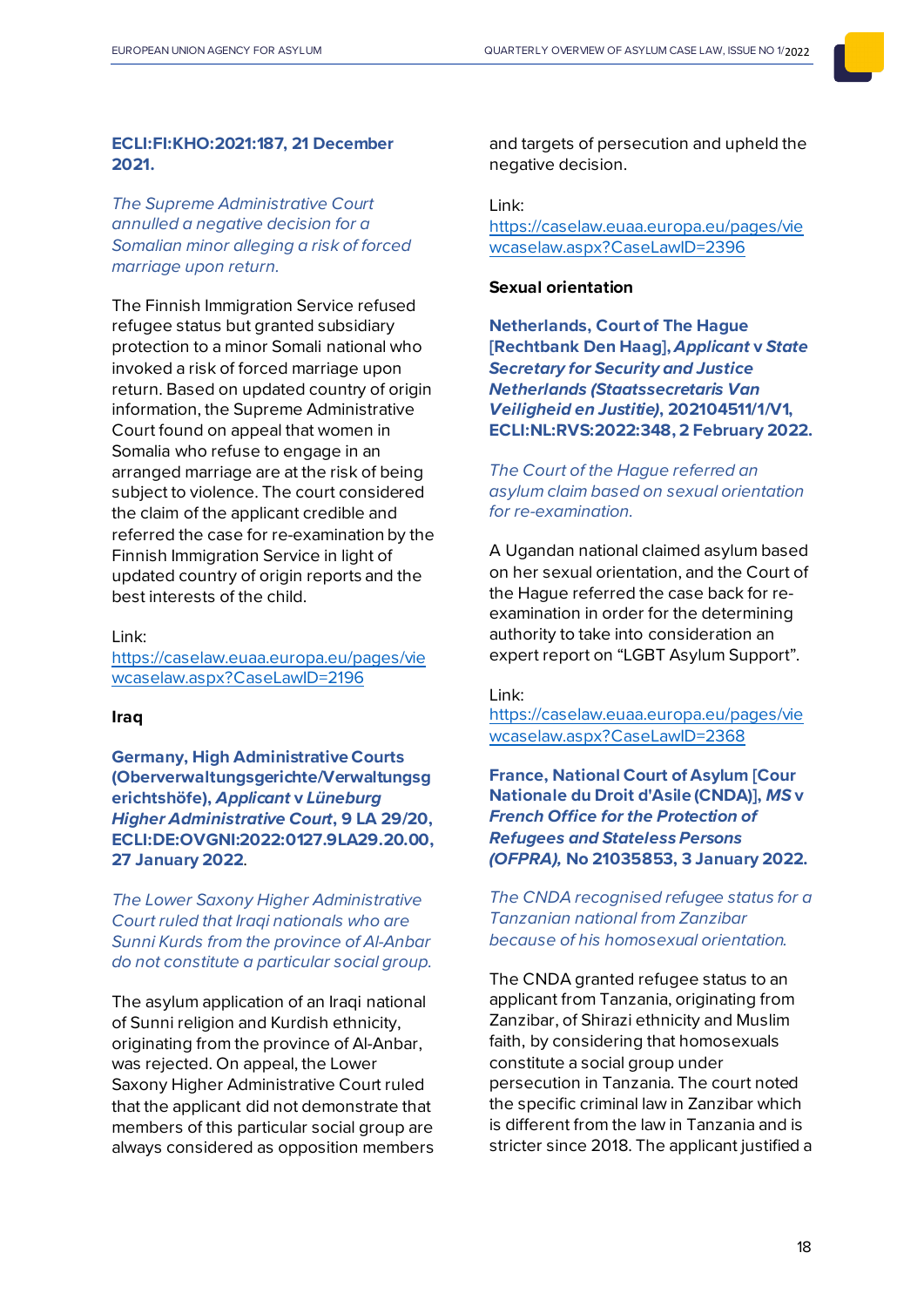well-founded fear of persecution on the basis of his sexual orientation.

Link:

[https://caselaw.euaa.europa.eu/pages/vie](https://caselaw.euaa.europa.eu/pages/viewcaselaw.aspx?CaseLawID=2325) [wcaselaw.aspx?CaseLawID=2325](https://caselaw.euaa.europa.eu/pages/viewcaselaw.aspx?CaseLawID=2325)

**France, National Court of Asylum [Cour Nationale du Droit d'Asile (CNDA)],** *G.* **v**  *French Office for the Protection of Refugees and Stateless Persons (OFPRA),* **No 21036532, 13 December 2021.** 

*The CNDA granted refugee status to a Venezuelan national who was a victim of serious abuses by the security forces due to political opinion and sexual orientation.*

A Venezuelan national requested asylum due to the fear of being persecuted by security forces and by his family because of his political opinions (opposing the regime of President Maduro) and sexual orientation. The Office for the Protection of Refugees and Stateless Persons (OFPRA) rejected the request.

On appeal, the CNDA considered that the harassment suffered by the applicant at the hands of members of the national guard after his arrest in an opposition demonstration was amplified by the discovery of his homosexuality by the security forces. The CNDA updated the identification made in 2018 of the social group of homosexual people in Venezuela and detailed the risks incurred by opponents of the regime or by those perceived as such.

Link:

[https://caselaw.euaa.europa.eu/pages/vie](https://caselaw.euaa.europa.eu/pages/viewcaselaw.aspx?CaseLawID=2326) [wcaselaw.aspx?CaseLawID=2326](https://caselaw.euaa.europa.eu/pages/viewcaselaw.aspx?CaseLawID=2326)

# <span id="page-18-0"></span>**Exclusion**

#### **War crimes in Congo**

**France, National Court of Asylum [Cour Nationale du Droit d'Asile (CNDA)],** *MM* **v**  *French Office for the Protection of Refugees and Stateless Persons (OFPRA),* **No 21021032, 17 January 2022.**

*On the basis of the Geneva Convention, Article 1Fa), the CNDA excluded a senior army officer guilty of war crimes during the conflicts in Congo between 1992 and 1997.*

A Congolese applicant, former highranking soldier, and close collaborator of the former President had been refused asylum under the exclusion clause of the Geneva Convention, Article 1Fa). Under appeal, the CNDA found that abuses committed against civilian populations by pro-governmental militia placed under his command in the internal conflict in Congo between 1992 and 1997 qualify as war crimes. The CNDA also took into consideration the personal responsibility of the applicant and concluded that he committed excludable acts.

## Link:

[https://caselaw.euaa.europa.eu/pages/vie](https://caselaw.euaa.europa.eu/pages/viewcaselaw.aspx?CaseLawID=2324) [wcaselaw.aspx?CaseLawID=2324](https://caselaw.euaa.europa.eu/pages/viewcaselaw.aspx?CaseLawID=2324)

#### **Fairness of trial and death penalty**

**Finland, Supreme Administrative Court [Korkein hallinto-oikeus],** *Applicant* **v**  *Finnish Immigration Service,* **ECLI:FI:KHO:2022:15, 20 January 2022.**

*The Supreme Administrative Court overturned the FIS decision to exclude an applicant from subsidiary protection.*

The case concerned the revocation of refugee status and the residence permit of an applicant who provided false information during the international protection procedure. He was instead granted a 1-year residence permit, under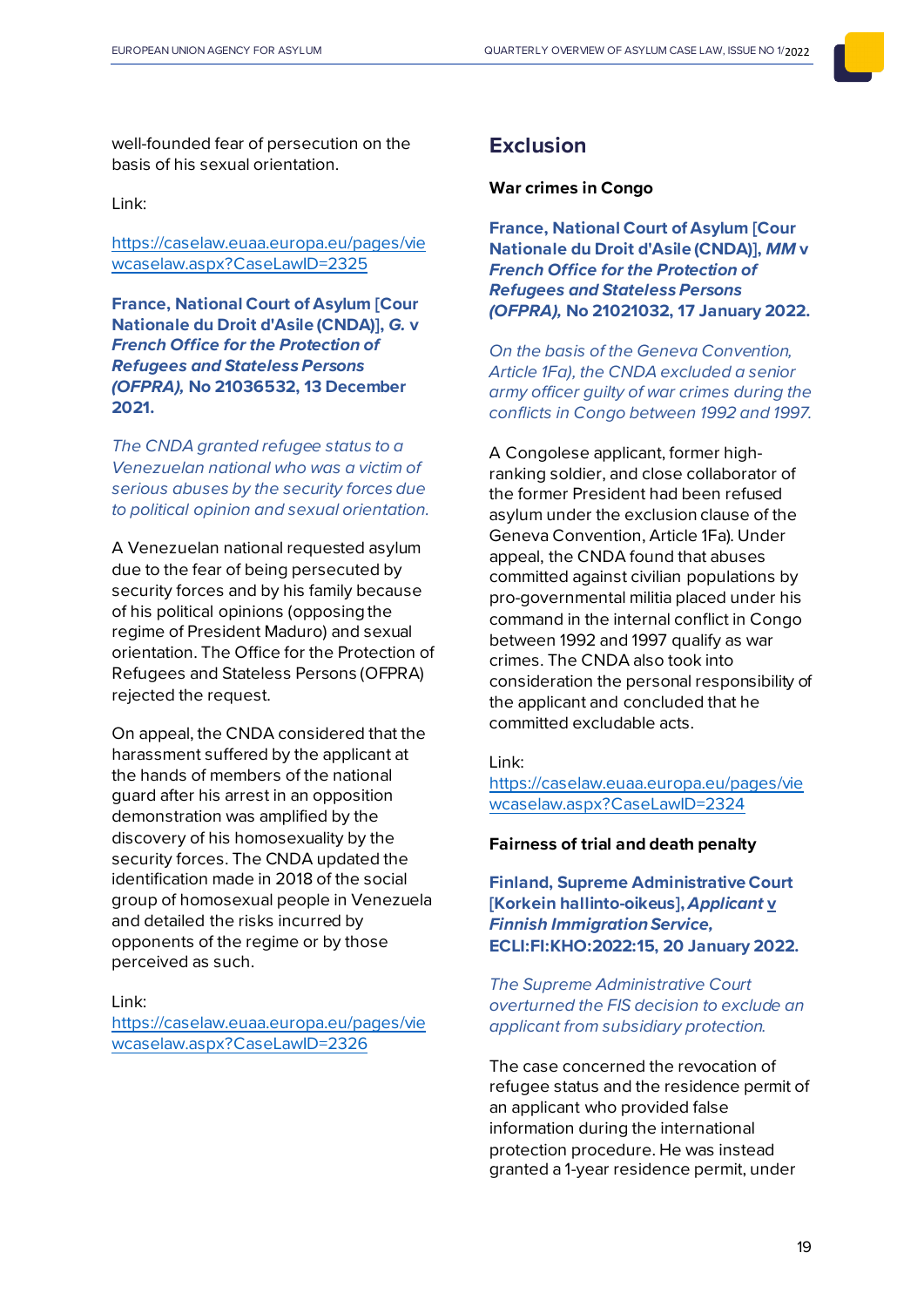national protection. The Finnish Immigration Service took this decision because it noted the applicant was sentenced to a death penalty in his country of origin but considered that he should be excluded from subsidiary protection for having committed a serious crime within the meaning of the Aliens Act. The applicant argued about the fairness of the trial in his home country and contested the FIS decision.

The Supreme Administrative Court ruled that fairness of judicial proceedings should have been thoroughly analysed by the determining authority, as such claims are comparable to cases from the ECtHR, for example *Öcalan* v *Turkey* or *Othman (Abu Qatada)* v *the United Kingdom,* where evidence was obtained through torture. The Supreme Administrative Court considered that the exclusion clause was erroneously applied and subsidiary protection should not have been rejected without sufficient investigation, clarification on the death penalty and the fairness of the trial.

# Link:

[https://caselaw.euaa.europa.eu/pages/vie](https://caselaw.euaa.europa.eu/pages/viewcaselaw.aspx?CaseLawID=2276) [wcaselaw.aspx?CaseLawID=2276](https://caselaw.euaa.europa.eu/pages/viewcaselaw.aspx?CaseLawID=2276)

**Withdrawal of protection on basis of danger to the community** 

**Belgium, Council of State [Raad van State - Conseil d'État],** *XXX* **v** *Commissaire général aux réfugiés et aux apatrides (CGRS)***, 2 December 2021.**

*The Council of State referred questions to the CJEU on the withdrawal of protection and conditions to assess whether an applicant constitutes a danger to the community.*

The CGRS withdrew the refugee status of an applicant based on his conviction in Belgium to 25 years imprisonment for a serious crime. The applicant contested the decision and alleged that a withdrawal of protection cannot be solely based on a conviction and that an assessment should be conducted by the determining authority to examine if the person concerned constitutes a danger to the community.

The Council of State addressed to the CJEU seeking an interpretation of the recast Qualification Directive, Article 14(4b). The Council of State questioned whether national authorities could establish a danger to the community by the mere fact that the status holder has been convicted by a final judgment or if the Member State has to assess if the danger is genuine and present or that a potential threat is sufficient. The court also sought clarification on the application of the proportionality principle in such cases.

#### Link:

[https://caselaw.euaa.europa.eu/pages/vie](https://caselaw.euaa.europa.eu/pages/viewcaselaw.aspx?CaseLawID=2400) [wcaselaw.aspx?CaseLawID=2400](https://caselaw.euaa.europa.eu/pages/viewcaselaw.aspx?CaseLawID=2400)

# <span id="page-19-1"></span><span id="page-19-0"></span>**Subsidiary protection**

# **Referral for preliminary ruling before the CJEU**

**Netherlands, Court of The Hague [Rechtbank Den Haag],** *Applicant* **v** *State Secretary for Security and Justice (Staatssecretaris van Justitie en Veiligheid)***, NL20.16879 and NL20.16880, ECLI:EN:RBDHA:2022:1329, 22 February 2022.**

*The Court of the Hague referred questions to the CJEU on the assessment to be conducted under Article 15 of the recast Qualifications Directive.*

A family from Libya with six minor children sought international protection in the Netherlands. The Court of the Hague analysed the case under subsidiary protection conditions by taking into account the individual circumstances, the level of indiscriminate violence in Tripoli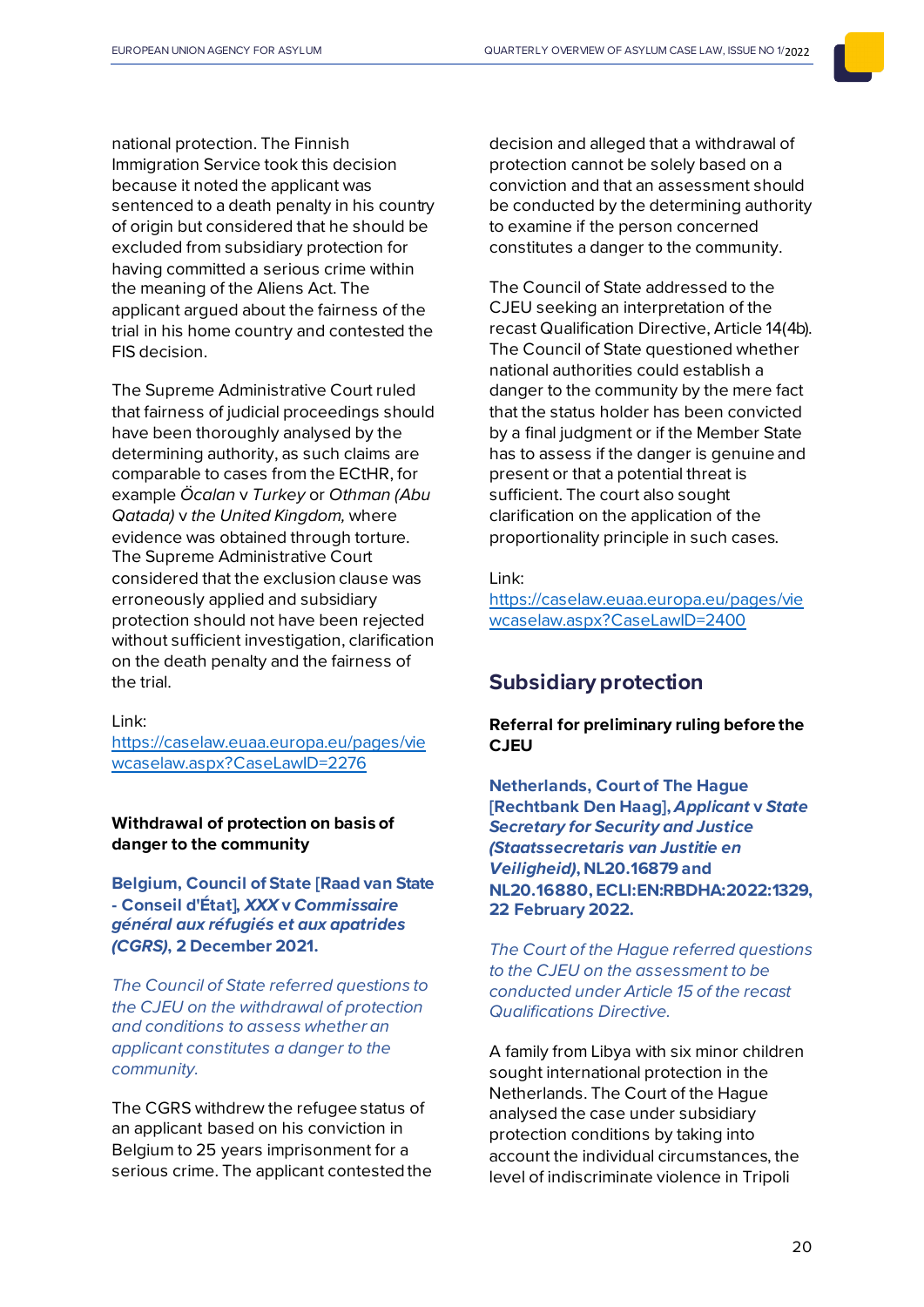and the humanitarian conditions as a result of the violence.

The Court of the Hague decided to stay the proceedings and requested, under an accelerated procedure, clarifications from the CJEU on the interpretation and application of the recast QD, Article 15. The referring court asked if the directive requires for a first determination of the type of serious harm an applicant fears, how the individual circumstances should be taken into account in Article 15c and whether a sliding scale should also be applied to Article 15b. In addition, the referring court asked whether the humanitarian conditions resulting from the violence caused by an actor of serious harm are to be taken into considerations under the assessment for subsidiary protection. Based on similarity, it was requested to join this case to a previously submitted one to the CJEU by the same court in October 2020.[7](#page-20-2)

Link:

[https://caselaw.euaa.europa.eu/pages/vie](https://caselaw.euaa.europa.eu/pages/viewcaselaw.aspx?CaseLawID=2409) [wcaselaw.aspx?CaseLawID=2409](https://caselaw.euaa.europa.eu/pages/viewcaselaw.aspx?CaseLawID=2409)

# <span id="page-20-0"></span>**Internal protectionalternative**

**Finland, Supreme Administrative Court [Korkein hallinto-oikeus]***, Applicant* **v**  *Finnish Immigration Service***, ECLI:FI:KHO:2021:184, 20 December 2021.**

*The Supreme Administrative Court overturned a negative decision and granted asylum for an applicant risking persecution by local authorities in Ingushetia (Russian Federation) in the absence of internal protection alternative.*

The case concerned an applicant from Ingushetia, whose application was rejected on grounds that there was an internal flight alternative in Moscow. The Supreme Administrative Court ruled that, for properly assessing an internal flight alternative, it should be considered whether the Ingushetian authorities had powers or possibilities to persecute the applicant in other areas of the Russian Federation, including Moscow. In view of the insufficient investigation by the lower courts, the Supreme Administrative Court overturned the negative decision and granted asylum to the applicant on grounds that an internal protection alternative was not available according to the circumstances of the country and the applicant.

#### Link:

[https://caselaw.euaa.europa.eu/pages/vie](https://caselaw.euaa.europa.eu/pages/viewcaselaw.aspx?CaseLawID=2232) [wcaselaw.aspx?CaseLawID=2232](https://caselaw.euaa.europa.eu/pages/viewcaselaw.aspx?CaseLawID=2232)

# <span id="page-20-1"></span>**Secondary movements when a personhas received international protection in another EU+ country**

#### **CJEU judgment on respect for family life**

**European Union, Court of Justice of the European Union [CJEU],** *XXXX* **v**  *Commissaire général aux réfugiés et aux apatrides***, C-483/20, ECLI:EU:C:2022:103, 22 February 2022.**

# *The Grand Chamber of the CJEU ruled on secondary movements and family unity.*

The applicant was granted refugee status in Austria in 2015 but moved to Belgium at the beginning of 2016 to join his two daughters where the latter were granted

Justice and Security [\(Staatssecretaris](https://caselaw.euaa.europa.eu/pages/viewcaselaw.aspx?CaseLawID=2128) van Justitie en [Veiligheid\)](https://caselaw.euaa.europa.eu/pages/viewcaselaw.aspx?CaseLawID=2128), 19 October 2020.

<span id="page-20-2"></span><sup>&</sup>lt;sup>7</sup> Netherlands, Court of The Haque [Rechtbank] Den Haag], F,A, G, H and I v State Secretary for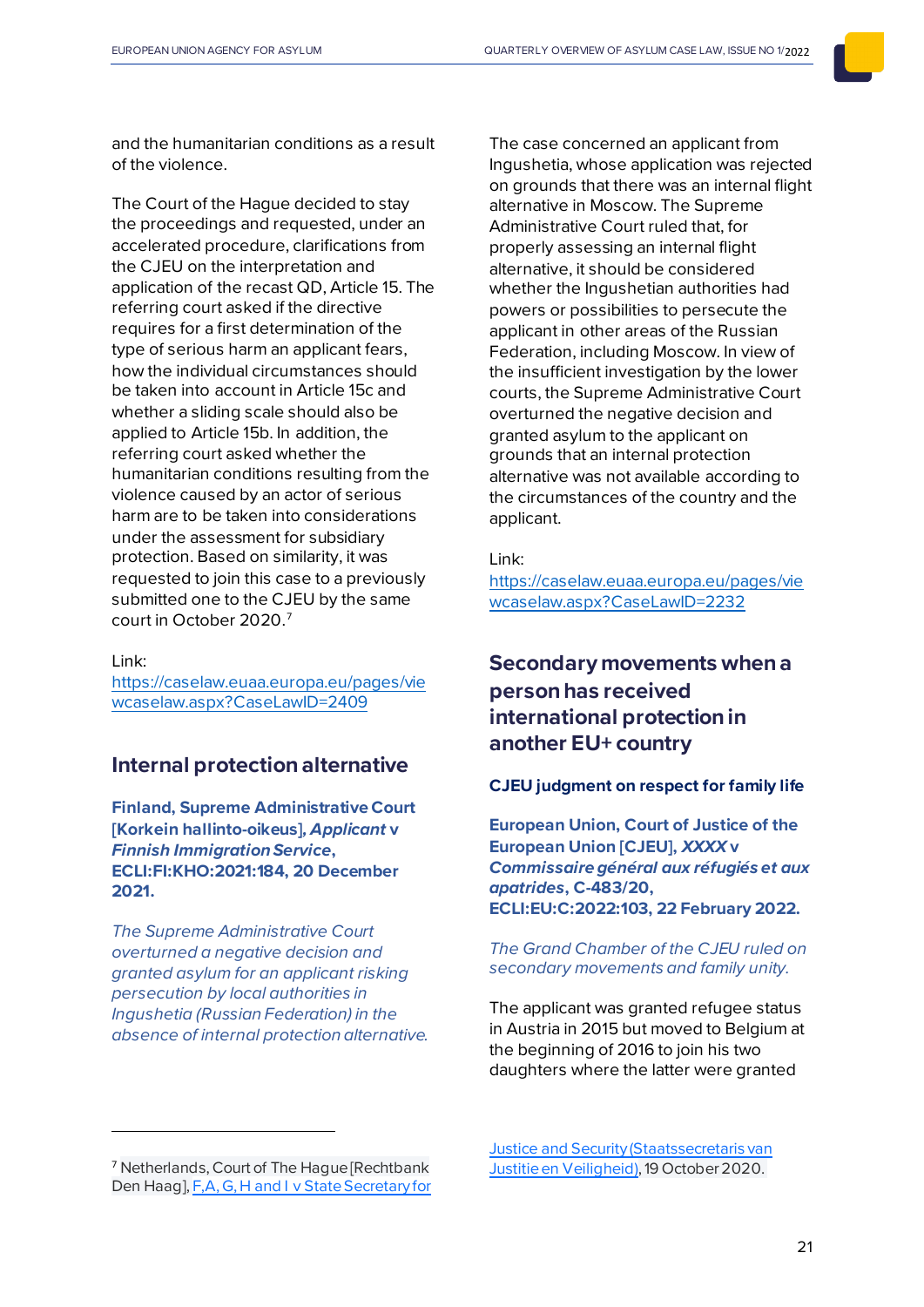subsidiary protection in December 2016. The applicant submitted an application for international protection in Belgium and it was rejected as inadmissible because he had been granted protection in another Member State. The applicant appealed against the decision and invoked the right to family life and the best interests of the child as reasons to prevent Belgium from rejecting the application as inadmissible.

In Grand Chamber formation, the court ruled that the APD, read in light of Articles 7 and 24(2) of the EU Charter, does not preclude a Member State from exercising that option on the ground that the applicant has already been granted refugee status by another Member State, where that applicant is the father of a child who is an unaccompanied minor who has been granted subsidiary protection in the first Member State, without prejudice to the application of the QD, Article 23(2), which concerns maintaining family unity. The court clarified that Member States are not obliged to verify whether the applicant fulfils the conditions for international protection under the QD where such protection is already provided in another Member State. In addition, the court stated that the QD requires Member States to ensure that family unity is maintained by establishing a certain number of benefits in favour of family members of a beneficiary of international protection.

## Link:

[https://caselaw.euaa.europa.eu/pages/vie](https://caselaw.euaa.europa.eu/pages/viewcaselaw.aspx?CaseLawID=2374) [wcaselaw.aspx?CaseLawID=2374](https://caselaw.euaa.europa.eu/pages/viewcaselaw.aspx?CaseLawID=2374)

# **No impediments on deportation to Bulgaria**

**Germany, High Administrative Courts (Oberverwaltungsgerichte/Verwaltungsg erichtshöfe),** *Federal Office for Migration and Refugees (BAMF)* **v** *Applicant***, 10 LB 257/20,** 

**ECLI:DE:OVGNI:2021:1207.10LB257.20.0 0, 7 December 2021**

*The Higher Administrative Court ruled on no prohibition of deportation to Bulgaria of a single able-bodied healthy applicant who holds refugee status there.*

A Syrian national was granted refugee status in Bulgaria and further claimed asylum in Germany, where his request was dismissed as inadmissible. The applicant argued that he would face poor conditions in Bulgaria, amounting to a risk of violation of the ECHR, Article 3. Based on various reports and by reference to the CJEU [Ibrahim](https://caselaw.euaa.europa.eu/pages/viewcaselaw.aspx?CaseLawID=745) judgment, the High Administrative Court held that healthy beneficiaries of international protection who are fit to work are less probable to be exposed to inhuman or degrading treatment, unlike families with minors or single parents.

## Link:

[https://caselaw.euaa.europa.eu/pages/vie](https://caselaw.euaa.europa.eu/pages/viewcaselaw.aspx?CaseLawID=2354) [wcaselaw.aspx?CaseLawID=2354](https://caselaw.euaa.europa.eu/pages/viewcaselaw.aspx?CaseLawID=2354)

**Netherlands, Council of State [Afdeling Bestuursrechtspraak van de Raad van State],** *State Secretary* **v** *Applicants***, 202005713/1/V3, ECLI:NL:RVS:2021:2857, 16 December 2021.**

*The Council of State confirmed that applicants granted protection in Bulgaria can be returned there as there are no risks of inhuman and degrading treatment.*

Four Syrian nationals submitted asylum applications in the Netherlands after being granted international protection in Bulgaria. The State Secretary relied on the principle of inter-state mutual trust and the CJE[U Ibrahim](https://caselaw.euaa.europa.eu/pages/viewcaselaw.aspx?CaseLawID=745&returnurl=/pages/searchresults.aspx) judgment to reject the applications as inadmissible. The State Secretary considered that the situation of beneficiaries of protection in Bulgaria is equal to the situation of citizens, without substantial legal or factual differences, and the applicants were not particularly vulnerable.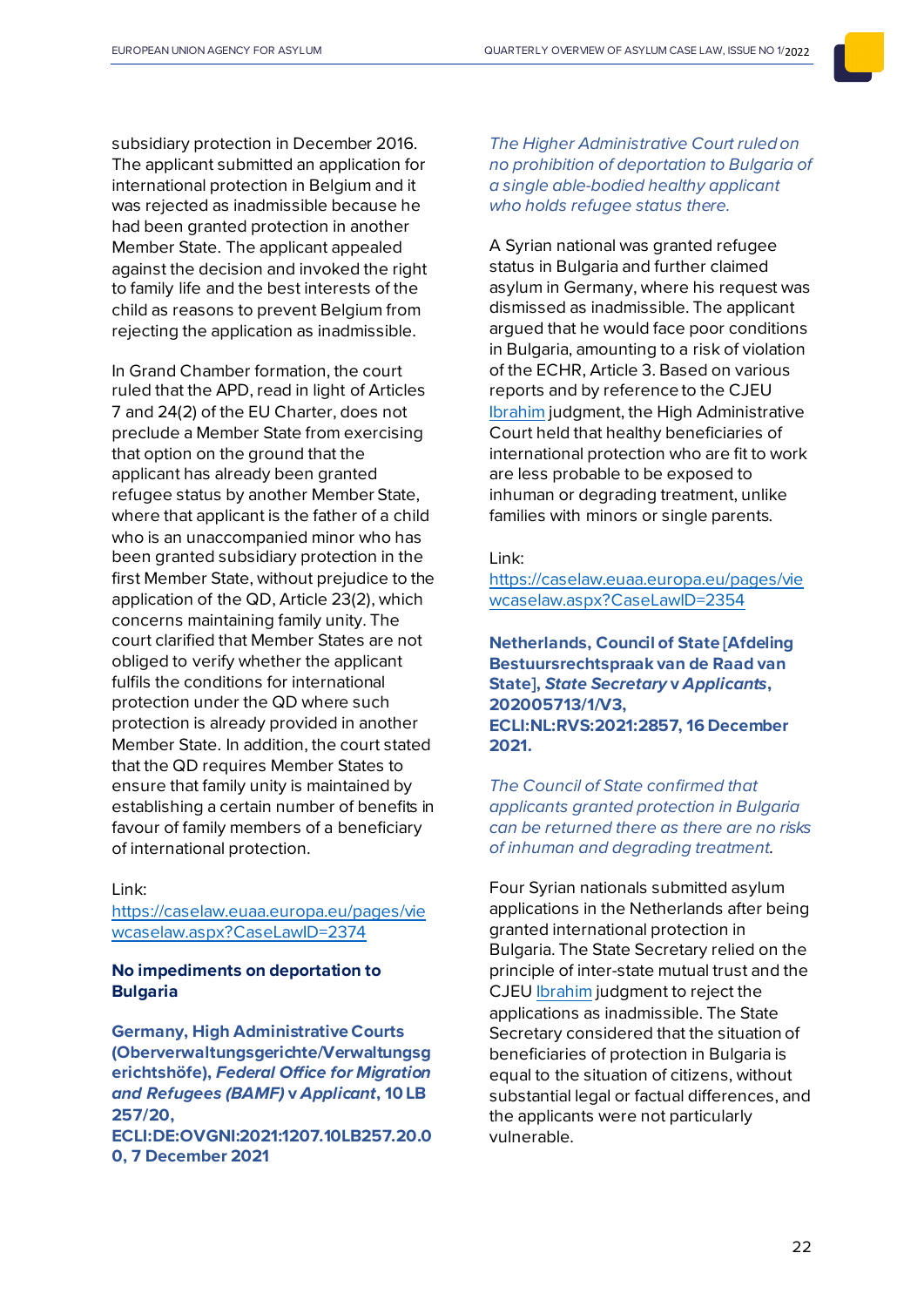On second appeal, the Council of State noted that beneficiaries of international protection in Bulgaria are able to build an independent life in the country, and although the situation in Bulgaria is characterised by uncertainty and a significant deterioration of the living conditions, they are insufficient to overcome the threshold set in the Ibrahim judgment. The Council of State concluded that the State Secretary correctly relied on the inter-state principle of mutual trust.

Link:

[https://caselaw.euaa.europa.eu/pages/vie](https://caselaw.euaa.europa.eu/pages/viewcaselaw.aspx?CaseLawID=2265) [wcaselaw.aspx?CaseLawID=2265](https://caselaw.euaa.europa.eu/pages/viewcaselaw.aspx?CaseLawID=2265)

# **Effectiveness of refugee protection previously obtained in Poland**

**France, National Court of Asylum [Cour Nationale du Droit d'Asile (CNDA)],**  *Applicants* **v** *French Office for the Protection of Refugees and Stateless Persons (OFPRA)***, Nos 20038554, 20038555, 20038557 and 20038553, 7 December 2021.**

*The CNDA held that protection resulting from the recognition of refugee status granted in 2011 by the Polish authorities for a Russian national of Chechen origin and her children is still effective.*

A Russian national of Chechen ethnicity was granted refugee status in Poland in 2011 and he further unsuccessfully claimed international protection in France in 2012. In 2019, the applicant requested the review of the negative decision by arguing on the alleged ineffectiveness of protection granted by Poland. In appeal, the CNDA confirmed the negative outcome of the review, because the Polish authorities duly informed the applicant can be re-admitted and can enjoy refugee status, thus the protection was still effective in Poland. Link:

[https://caselaw.euaa.europa.eu/pages/vie](https://caselaw.euaa.europa.eu/pages/viewcaselaw.aspx?CaseLawID=2215) [wcaselaw.aspx?CaseLawID=2215](https://caselaw.euaa.europa.eu/pages/viewcaselaw.aspx?CaseLawID=2215)



# **Statelessness**

# <span id="page-22-1"></span><span id="page-22-0"></span>**Interest to be recognised as stateless**

**Switzerland, Federal Administrative Court [Bundesverwaltungsgericht - Tribunal administratif fédéral - FAC], A v State Secretariat for Migration (Staatssekretariat für Migration – SEM), F-1297/2017, 22 December 2021.**

# *The FAC recognised stateless status and clarified the interest in the proceedings.*

The case concerned an applicant who was born in Syria and fled the country in 2011. He was included in the refugee status granted to his spouse. In the meantime, he applied to be recognised as stateless person. The State Secretariat for Migration denied his application on grounds that he could have acquired Syrian nationality before leaving the country in 2011.

The Federal Administrative Court found that the applicant had no nationality and that he has never had one. Considering his refugee status, the Federal Administrative Court noted that he cannot reasonably be expected to apply to the Syrian authorities for naturalisation and granted him the status of a stateless person.

#### Link:

[https://caselaw.euaa.europa.eu/pages/vie](https://caselaw.euaa.europa.eu/pages/viewcaselaw.aspx?CaseLawID=2210) [wcaselaw.aspx?CaseLawID=2210](https://caselaw.euaa.europa.eu/pages/viewcaselaw.aspx?CaseLawID=2210)

# <span id="page-22-2"></span>**Statelessness status versus refugee status**

**Czech Republic, Supreme Administrative Court [Nejvyšší správní soud],** *Applicant* **v**  *Czech Ministry of Interior (Ministerstvo*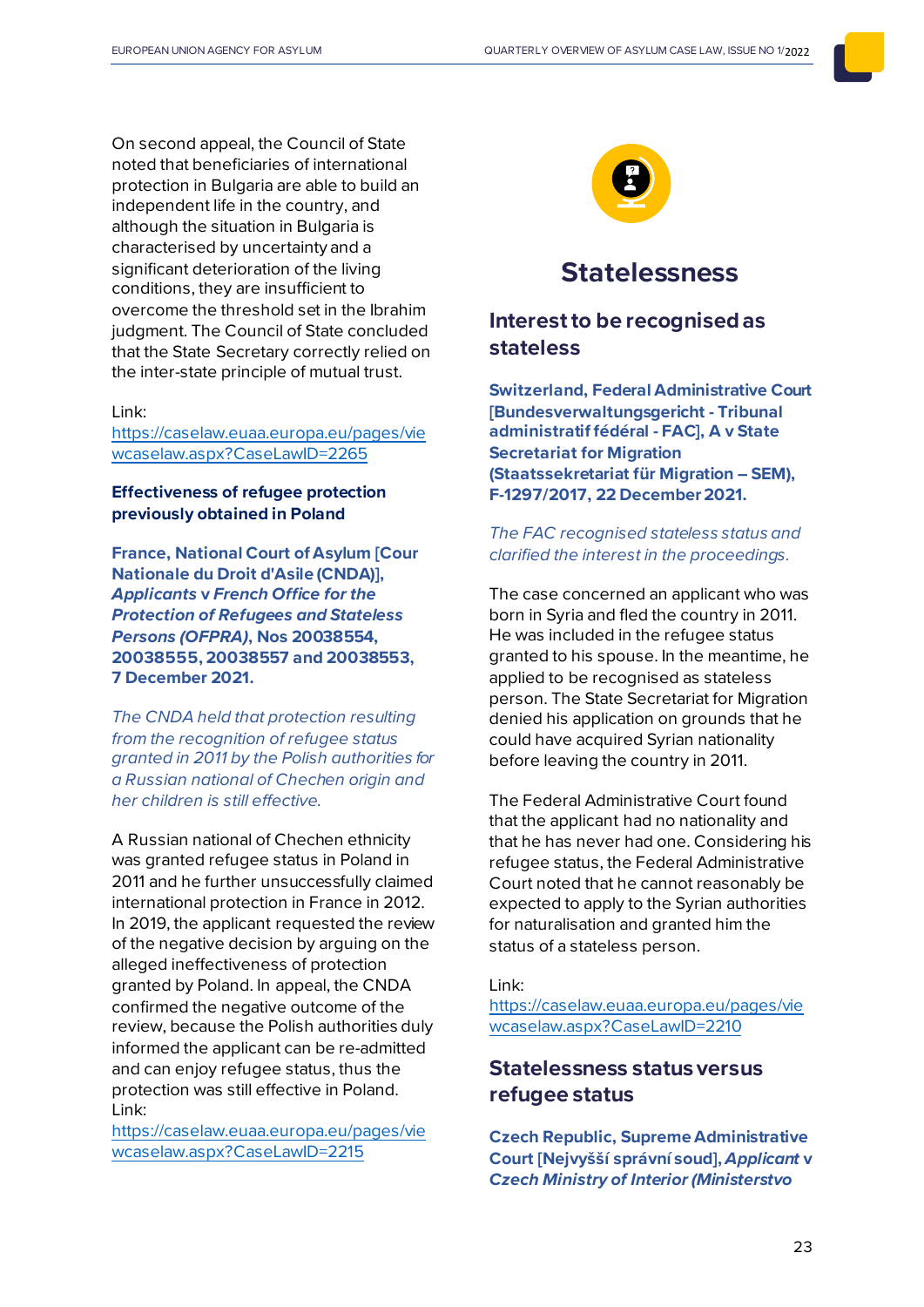# *vnitra)***, 4 Azs 149/2020-64, 21 December 2021.**

*The Supreme Administrative Court ruled that recognition of stateless person status does not grant a permanent residence card and the same rights that are granted with refugee status.*

The case concerned an applicant who had received statelessness status but was not issued a permanent residence card. The applicant appealed the decision on grounds that his application should be regarded in the same way as an applicant for international protection, and therefore, he should be entitled to an official residence permit card under the same conditions as a refugee.

The Supreme Administrative Court ruled that applications for statelessness are dealt with in accordance with the Asylum Act for a reason of practicality due to the low number of cases. Stateless people are regarded as foreign nationals under the Act on the Residence of Foreign Nationals and their residence status is not processed under the Asylum Act.

#### Link:

[https://caselaw.euaa.europa.eu/pages/vie](https://caselaw.euaa.europa.eu/pages/viewcaselaw.aspx?CaseLawID=2239) [wcaselaw.aspx?CaseLawID=2239](https://caselaw.euaa.europa.eu/pages/viewcaselaw.aspx?CaseLawID=2239)



# **Reception**

# <span id="page-23-1"></span><span id="page-23-0"></span>**Unlawful refusal to access employment**

**Austria, Constitutional Court [Verfassungsgerichtshof Österreich],** *Applicant* **v** *Federal Minister for Labour***, E 2420/2020-21, 15 December 2021.**

*The Constitutional Court found an unlawful application of an unconstitutional decree on the right and condition of an applicant to access employment.*

The applicant submitted a request to work as an apprentice, pending appeal against a negative asylum decision. The Ministry of Labour rejected the request based on an ordinance conditioning access to employment to a unanimous approval by a Regional Advisory Council. The Constitutional Court noted the respective ordinance was previously annulled as unlawful on 23 June 2021, thus rendering the contested decision unlawful since the lower court applied an unconstitutional provision of law.

#### Link:

[https://caselaw.euaa.europa.eu/pages/vie](https://caselaw.euaa.europa.eu/pages/viewcaselaw.aspx?CaseLawID=2392) [wcaselaw.aspx?CaseLawID=2392](https://caselaw.euaa.europa.eu/pages/viewcaselaw.aspx?CaseLawID=2392)

# **Conditional proof of status for accessing reception**

**Belgium, Labour Court [Tribunal du travail/Arbeidsrechtbanken],** *Applicant* **v**  *Federal Agency for the Reception of Asylum Seekers (Fedasil),* **21/881/K, 10 December 2021.** 

*The court underlined that proof of the applicant's status is required to ask the*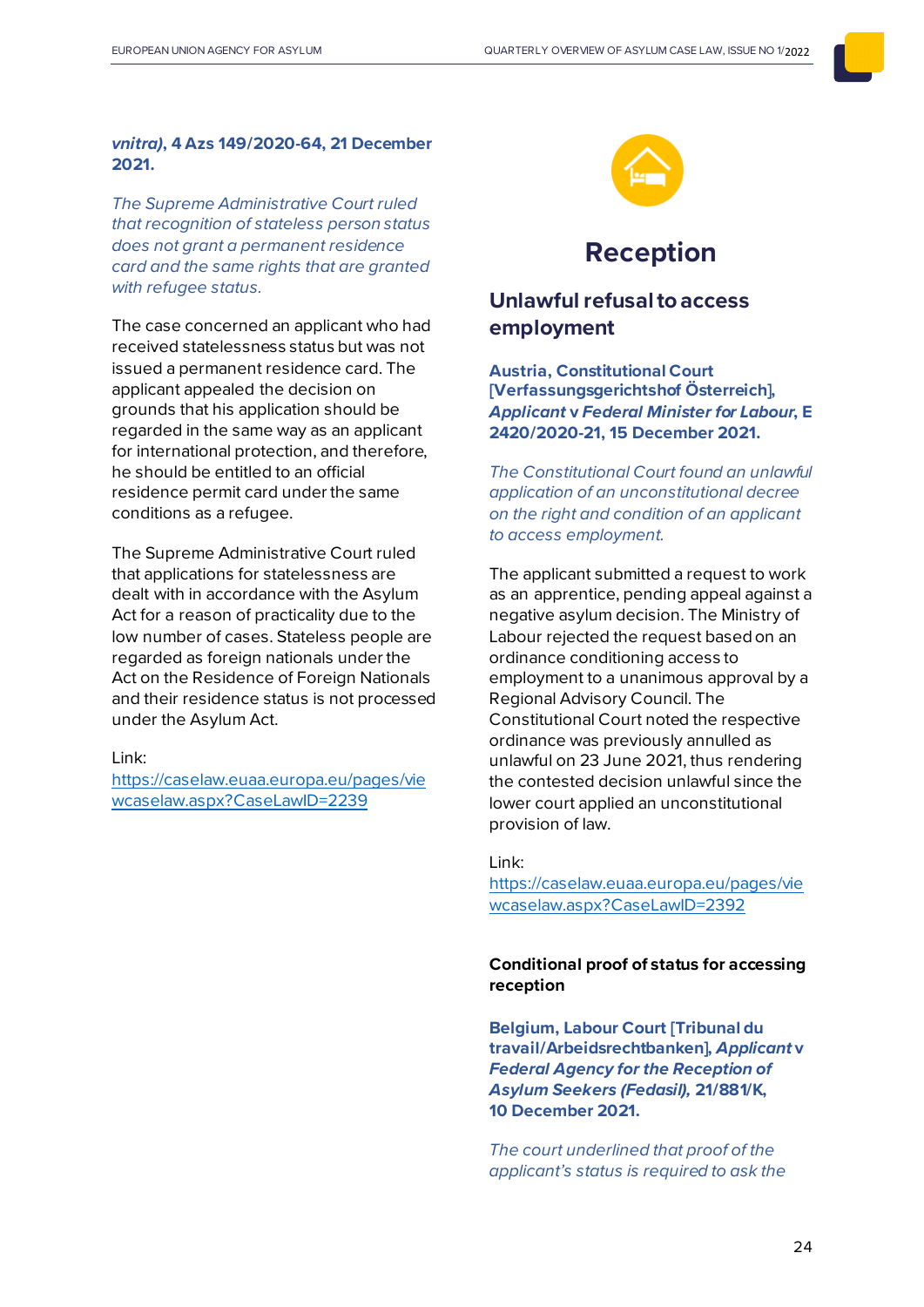# *court to order the reception authority to provide material reception conditions.*

The applicant sent an e-mail to the Immigration Office to register his asylum application and to Fedasil to be granted material reception conditions. Neither authority replied to these messages. Before the court, it was held that the application had not yet been registered and the status of the applicant had not been established, a pre-condition to request material reception. Furthermore, there was no evidence to suggest that it was impossible to submit an asylum application and the applicant had not requested the court to order the Immigration Officer to register the application. The request focused merely on the establishment of reception rights and the court rejected the request.

Link:

[https://caselaw.euaa.europa.eu/pages/vie](https://caselaw.euaa.europa.eu/pages/viewcaselaw.aspx?CaseLawID=2303) [wcaselaw.aspx?CaseLawID=2303](https://caselaw.euaa.europa.eu/pages/viewcaselaw.aspx?CaseLawID=2303)

# <span id="page-24-0"></span>**COVID-19 financial support**

**Italy, Civil Court [Tribunali],** *Applicant* **v**  *Poste Italiane SPA***, n. 63219/2021 r.g., 27 January 2022.**

*The Tribunal of Rome recognised and ordered the payment of COVID-19 financial support to an asylum applicant.*

The case concerned an asylum applicant who received a Postpay card for a COVID-19 financial bonus that the Italian post refused to activate, invoking a lack of proper identity documents. The Tribunal of Rome considered that the applicant, holder of a provisional residence document, was entitled to receive the COVID-19 bonus, which was an emergency measure to ensure basic needs for Italian and foreign nationals most affected by the health emergency.

Link:

[https://caselaw.euaa.europa.eu/pages/vie](https://caselaw.euaa.europa.eu/pages/viewcaselaw.aspx?CaseLawID=2399) [wcaselaw.aspx?CaseLawID=2399](https://caselaw.euaa.europa.eu/pages/viewcaselaw.aspx?CaseLawID=2399)

# <span id="page-24-1"></span>**Temporary revocation of material reception assistance**

**Belgium, Labour Court [Tribunal du travail/Arbeidsrechtbanken],** *Applicant v FEDASIL***, 2022/ft 0 '0882, 21 February 2022**

*The Labour Court ordered immediate return of the applicant in Fedasil reception center, finding revocation of material assistance contrary to EU law*

An Afghan national, who has resided for 16 years in a Fedasil reception center was temporarily revoked the right to material reception assistance. Upon request for interlocutory proceedings, the Labour Court ordered the immediate return of the applicant based on his precarious situation and stated that the measure was contrary to EU law and CJE[U Haqbin](https://caselaw.euaa.europa.eu/pages/viewcaselaw.aspx?CaseLawID=853) judgement.

The same Cour[t issued](https://caselaw.euaa.europa.eu/pages/viewcaselaw.aspx?CaseLawID=2434&returnurl=/pages/managecaselaw.aspx) a similar order in another case concerning the withdrawal of material reception assistance to an Afghan national.

Link: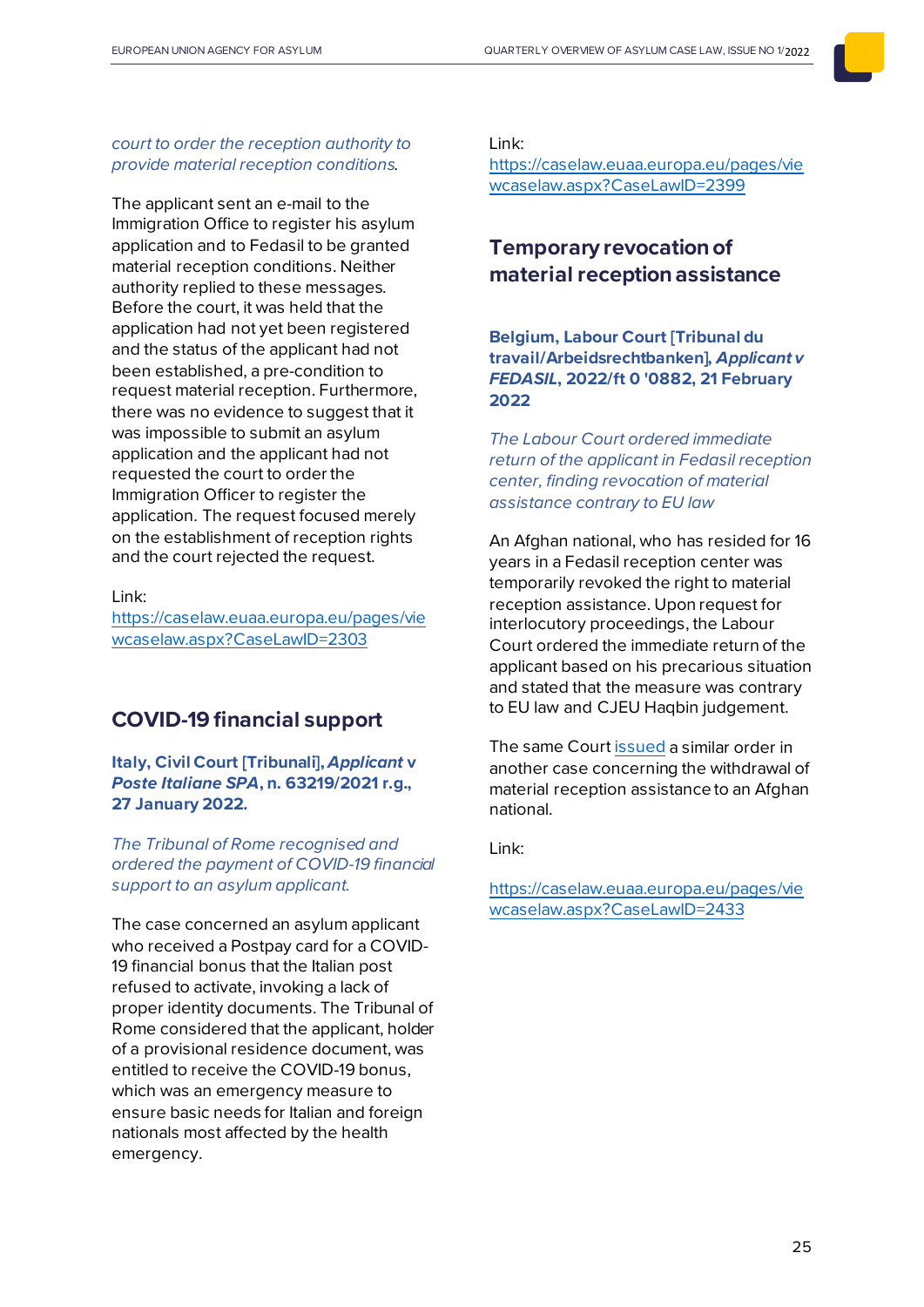

# **Detention**

# <span id="page-25-1"></span><span id="page-25-0"></span>**Referral for a preliminary ruling before the CJEU**

**Lithuania, Supreme Administrative Court of Lithuania [Lietuvos vyriausiasis administracinis teismas],** *Applicant***, A-1091-822/2022, 15 February 2022.**

*The Supreme Administrative Court of Lithuania referred a preliminary question to the CJEU on the compatibility of EU law with the detention of a foreign national for illegally crossing the border while an emergency situation was declared due to a high influx of foreign nationals and considering that the person applied for asylum.*

The case concerned an applicant who was detained by the Polish border guards after having crossed the border from Lithuania. Moreover, the applicant was detained in Lithuania based on illegally crossing the border during a declared state of emergency due to a high influx of migrants. The applicant claimed to have unsuccessfully submitted an asylum application (verbally and in written) to the Migration Department of Lithuania. He appealed against the detention order, which was confirmed by a district court. The Supreme Administrative Court stayed the proceedings and requested the CJEU if such a rule is compatible with the recast APD, Article 7(1) in relation to the recast QD, Article 4(1) and the recast RCD, Articles 8(2) and (3).

Link:

[https://caselaw.euaa.europa.eu/pages/vie](https://caselaw.euaa.europa.eu/pages/viewcaselaw.aspx?CaseLawID=2405) [wcaselaw.aspx?CaseLawID=2405](https://caselaw.euaa.europa.eu/pages/viewcaselaw.aspx?CaseLawID=2405)

# <span id="page-25-2"></span>**The ECtHR on length of detention**

**Council of Europe, European Court of Human Rights [ECtHR],** *Komissarov* **v**  *Czech Republic***, No 20611/17, 3 February 2022.**

*The ECtHR found that serious delays in processing an asylum application and delays in an extradition procedure led to unlawful detention.*

The case concerned a Russian national who was detained in Czechia, pending extradition to his country of origin. The applicant submitted an asylum application which was processed by national authorities with significant delays, as the negative decision was adopted after 8 months, which is four times more than the maximum allowed by domestic legislation. The case was further examined at two levels of jurisdiction, resulting in 17 months for a final decision instead of 6 months as allowed by national law. Moreover, the detention pending extradition was also excessively lengthy.

The court analysed the applicant's complaint under lawfulness of detention by taking into account two relevant elements: the time limit for the detention pending extradition and the time limit for dealing with the asylum claim. According to the court findings, both time limits are inextricably linked – the time limit to consider the asylum claim is intended, in the circumstances of the case, to ensure that the overall length of detention is not excessive. In light of the excessive length of processing the asylum application and the detention pending extradition, the court concluded that there was a violation of the ECHR, Article 5(1f).

# Link: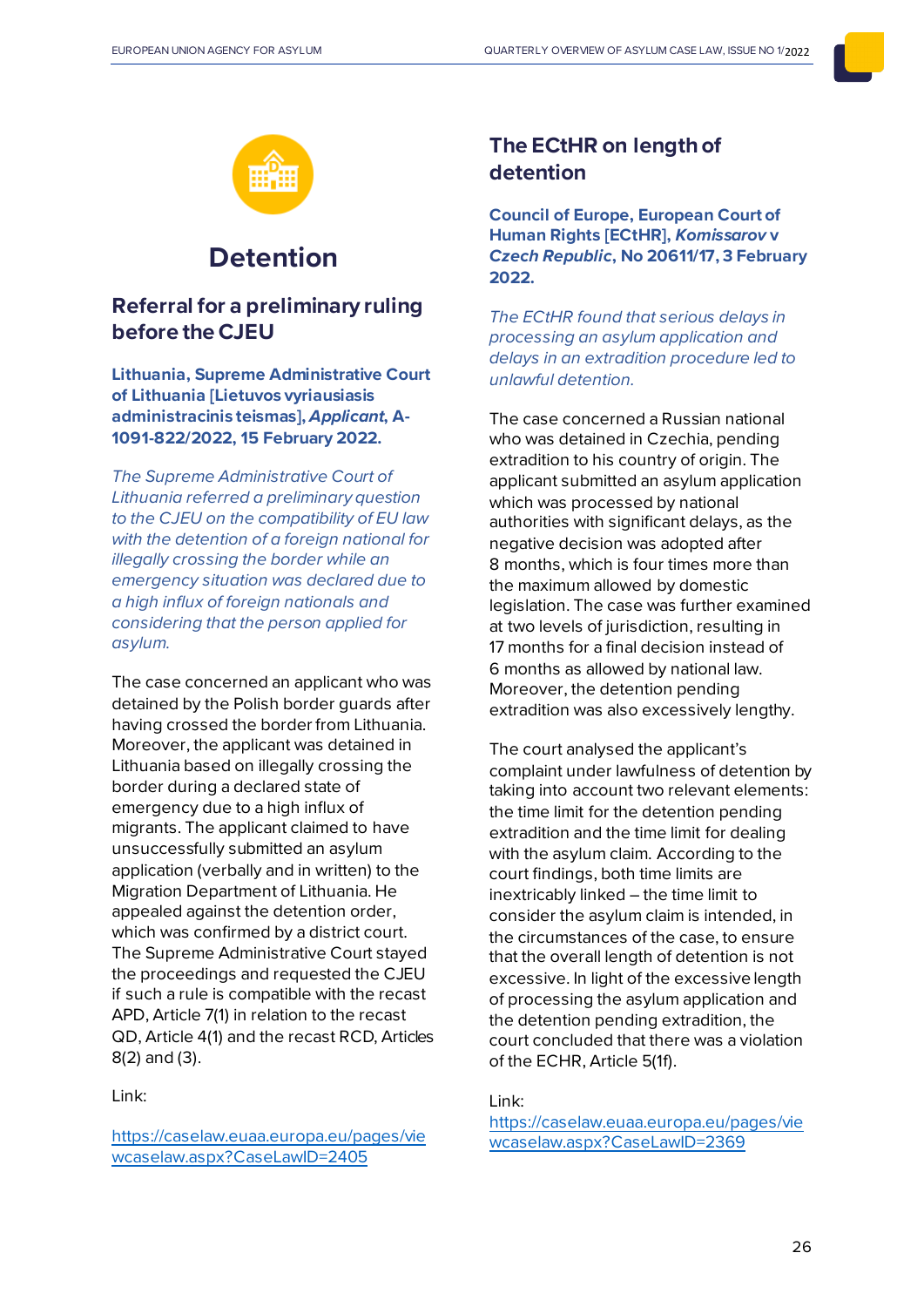# <span id="page-26-0"></span>**The ECtHR on the Hungarian Röszke transit zone**

**Council of Europe, European Court of Human Rights [ECtHR],** *M.B.K and Others*  **v** *Hungary***, No 73860/17, 24 February 2022.**

*The ECtHR found a violation of Article 5 of the European Convention due to the confinement of Afghan applicants in the Röszke transit zone.*

The case concerned the confinement of an Afghan family in the Röszke transit zone at the border of Hungary and Serbia between 30 March 2017 and 24 October 2017. The applicants complained of detention conditions, but the court found that the threshold of the ECHR, Article 3 was not attained and referred to the case *[R.R. and](https://caselaw.euaa.europa.eu/pages/viewcaselaw.aspx?CaseLawID=1617)  [others \(Iran and Afghanistan\)](https://caselaw.euaa.europa.eu/pages/viewcaselaw.aspx?CaseLawID=1617)* v *Hungary* of 2 March 2021 to conclude that there was a violation of the ECHR, Articles 5(1) and (4).

Link:

[https://caselaw.euaa.europa.eu/pages/vie](https://caselaw.euaa.europa.eu/pages/viewcaselaw.aspx?CaseLawID=2406) [wcaselaw.aspx?CaseLawID=2406](https://caselaw.euaa.europa.eu/pages/viewcaselaw.aspx?CaseLawID=2406)

# <span id="page-26-1"></span>**Unlawful prohibition of exit measure**

**Greece, Administrative Court [Διοικητικό Πρωτοδικείο],** *Objections (on detention) before the Administrative Court of First Instance of Syros,* **ΑΡ 36 /17-12-2021, 17 December 2021.**

*The Administrative Court of First Instance of Syros confirmed the unlawful character of the prohibition of exit imposed on residents of the recently operationalised Closed Controlled Access Facilities.*

In a first judgment analysing the legality of exit bans imposed on residents of the newly-operationalised Closed Controlled Access Facilities in Samos, the Administrative Court of First Instance of Syros declared the measure unlawful in the

absence of a decision issued by the police as provided by law. The court considered that the Commander of the Closed Controlled Access Center of Samos illegally took the measure in question (exit ban) and ordered the lifting of the measure from the Closed Controlled Centre of Samos.

Link:

[https://caselaw.euaa.europa.eu/pages/vie](https://caselaw.euaa.europa.eu/pages/viewcaselaw.aspx?CaseLawID=2351) [wcaselaw.aspx?CaseLawID=2351](https://caselaw.euaa.europa.eu/pages/viewcaselaw.aspx?CaseLawID=2351)

# <span id="page-26-2"></span>**Detention pending return**

**Netherlands, Council of State [Afdeling Bestuursrechtspraak van de Raad van State],** *State Secretary* **v** *Applicant***, ECLI:NL:RVS:2022:28, 12 January 2022.**

*The Council of State confirmed the detention pending implementation of a return order for an applicant granted refugee status in another country, following a CJEU judgement.*

The case concerned an applicant who had been granted international protection in Germany and was ordered by the State Secretary to be removed. The applicant was detained in view of the forced removal, and in appeal, the Council of State sought interpretation from the CJEU. After the CJEU pronounced the judgment in the case of *[M. and others](https://caselaw.euaa.europa.eu/pages/viewcaselaw.aspx?CaseLawID=1614)* v *State [Secretary for Justice and Security](https://caselaw.euaa.europa.eu/pages/viewcaselaw.aspx?CaseLawID=1614)  [\(Staatssecretaris van Justitie en](https://caselaw.euaa.europa.eu/pages/viewcaselaw.aspx?CaseLawID=1614)  [Veiligheid\)](https://caselaw.euaa.europa.eu/pages/viewcaselaw.aspx?CaseLawID=1614)*, C-673/19 on 24 February 2021,

procedures at the national level have been reopened and the present decision issued.

The Council of State assessed the lawfulness of detention of the applicant and stated that an individual examination on facts and circumstances was carried out, along with an analysis of the necessity and proportionality of the measure. In addition, since the applicant refused to return to Germany and to cooperate with the authorities, the measure was found lawful.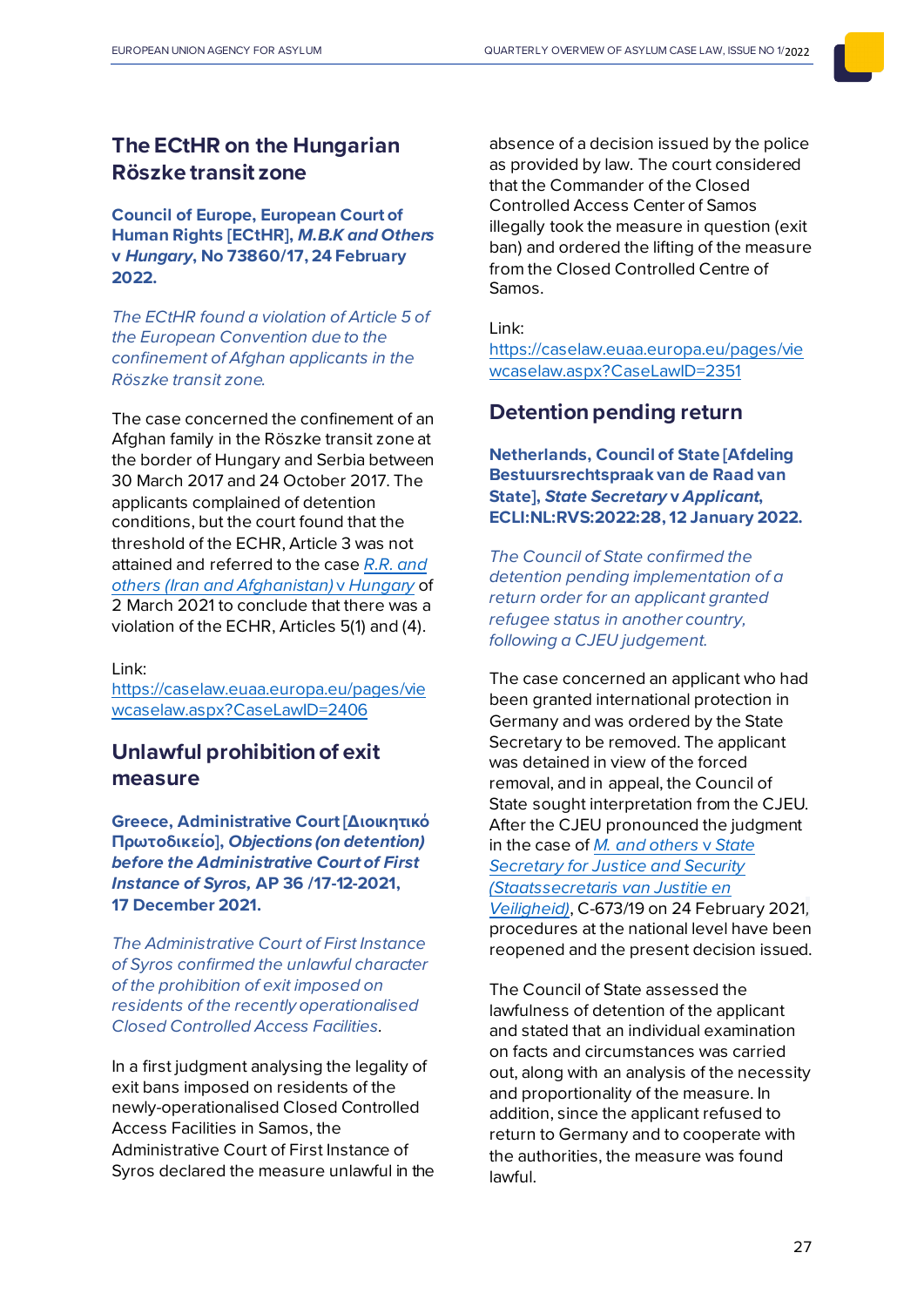Link:

[https://caselaw.euaa.europa.eu/pages/vie](https://caselaw.euaa.europa.eu/pages/viewcaselaw.aspx?CaseLawID=2269) [wcaselaw.aspx?CaseLawID=2269](https://caselaw.euaa.europa.eu/pages/viewcaselaw.aspx?CaseLawID=2269)

**Sweden, Migration Court of Appeal [Migrationsöverdomstolen],** *Swedish Migration Agency (Migrationsverket)* **v**  *JB***, UM5998-21, 20 December 2021.** 

*The Migration Court of Appeal confirmed a decision to annul a detention order considered incompatible with the recast Reception Conditions Directive, Article 8(3e).*

The case concerned an appeal of the Swedish Migration Agency against a ruling which overturned a detention decision. The applicant was subject to an expulsion order and invoked impediments to enforcement as he applied and was granted a re-examination of his application for residence and a work permit. The Migration Court of Appeal found that a new examination of a residence permit constitutes a temporary impediment to enforcement and that it was a question of preparing or implementing the execution of a deportation decision. The court further noted that the applicant had not been charged with offences which could constitute a real and sufficiently serious threat to security or public order and therefore rejected the appeal of the Swedish Migration Agency.

Link:

[https://caselaw.euaa.europa.eu/pages/vie](https://caselaw.euaa.europa.eu/pages/viewcaselaw.aspx?CaseLawID=2240) [wcaselaw.aspx?CaseLawID=2240](https://caselaw.euaa.europa.eu/pages/viewcaselaw.aspx?CaseLawID=2240)



# <span id="page-27-0"></span>**Content of protection**

# <span id="page-27-1"></span>**Family reunification**

# **Validity of marriage**

**Finland, Supreme Administrative Court [Korkein hallinto-oikeus],** *A and B* **v**  *Finnish Immigration Service***, 1871/2020, ECLI:FI:KHO:2022:9, 14 January 2022.**

*The Supreme Administrative Court considered that a proxy marriage could be considered valid for a family reunification procedure and referred the case back for re-examination.*

The case concerned a request for family reunification submitted by Pakistan nationals whose marriage was concluded by telephone while one spouse was in Pakistan and the other (who was the family reunification sponsor) in Finland. Such proxy marriages are legal in the country of origin and can be accepted under the Finnish Marriage Act when special reasons are invoked.

The Supreme Administrative Court noted that the spouses indicated a clear intention to establish a family, that the marriage was characterised by stability and there were no other indications to have been contracted for other purposes than family life. The case was referred back to the determining authority for re-examination.

## Link:

[https://caselaw.euaa.europa.eu/pages/vie](https://caselaw.euaa.europa.eu/pages/viewcaselaw.aspx?CaseLawID=2367) [wcaselaw.aspx?CaseLawID=2367](https://caselaw.euaa.europa.eu/pages/viewcaselaw.aspx?CaseLawID=2367)

**Finland, Supreme Administrative Court [Korkein hallinto-oikeus],** *A and B* **v**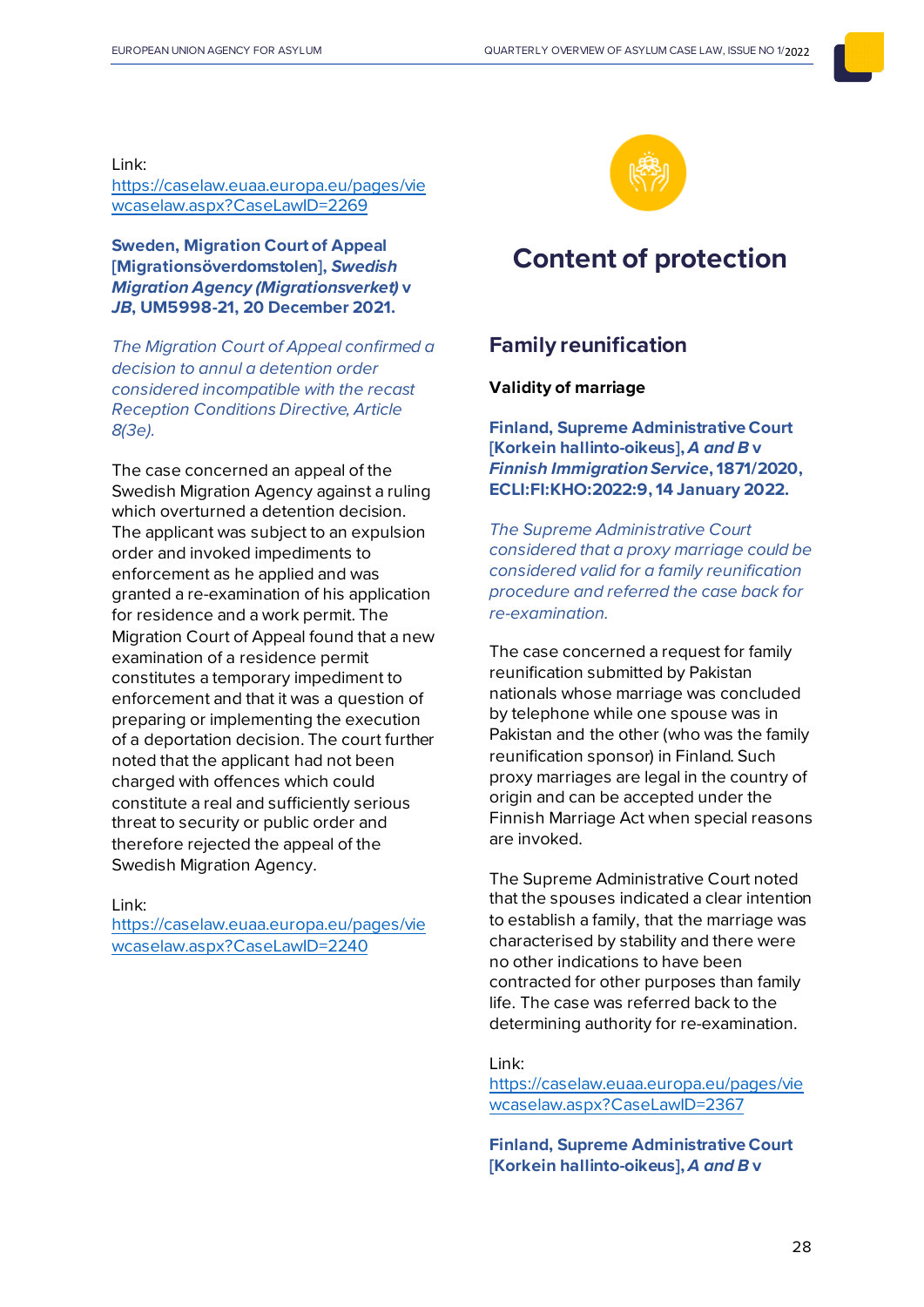# *Finnish Immigration Service,* **2594/2020, ECLI:FI:KHO:2022:8, 14 January 2022**.

*The Supreme Administrative Court, in family reunification proceedings, considered valid a marriage that took place remotely by video between Afghan nationals.*

Two Afghan nationals married through video while one was in Finland and the other in Afghanistan, the marriage being valid there and also registered in Finland. The Finnish Immigration Service rejected the request for family reunification assessing that the marriage as not valid. The Supreme Administrative Court overturned the decision and found that the family reunification sponsor participated in the wedding ceremony after the video marriage, that spouses demonstrated by their actions and behaviour that the marriage was contracted for family reasons, and thus the marriage was deemed valid and meeting the requirements to be considered within the family reunification procedure.

Link:

[https://caselaw.euaa.europa.eu/pages/vie](https://caselaw.euaa.europa.eu/pages/viewcaselaw.aspx?CaseLawID=2371) [wcaselaw.aspx?CaseLawID=2371](https://caselaw.euaa.europa.eu/pages/viewcaselaw.aspx?CaseLawID=2371)



# <span id="page-28-0"></span>**Humanitarian protection**

# <span id="page-28-1"></span>**Special protection in Italy**

**Italy, Civil Court [Tribunali],** *Applicants* **v**  *Ministry of Foreign Affairs, the Prime Minister and the Minister of the Interior***, N. R.G. 62652/2021, 21 December 2021.**

*The Court of Rome ordered the Ministry of Foreign Affairs to issue humanitarian visas for two Afghan applicants whose lives were considered in danger under the Taliban regime.*

The Court of Rome ordered the issuance of a humanitarian visa to Afghan nationals to allow them to arrive safely in Italy from a third country and apply for international protection. The Ministry of Foreign Affairs was ordered to issue the visas through the Italian embassy in Islamabad, pursuant to Article 25 of the Visa Code of the European Union.

Link: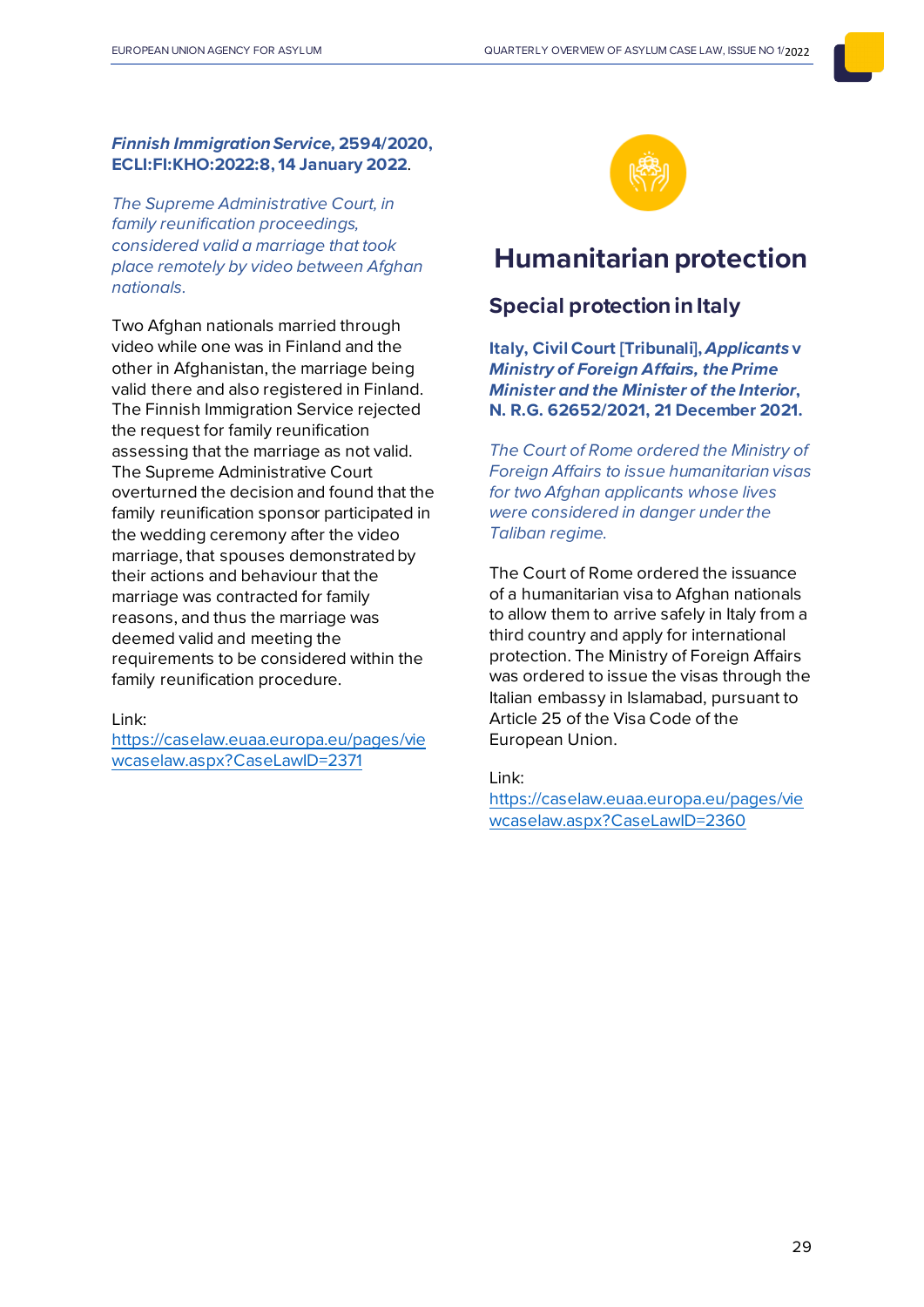

# **Return**

# <span id="page-29-1"></span><span id="page-29-0"></span>**Referral to the CJEU**

# **Belgium, Court of Cassation [Cour de Cassation], [UP v Centre public d'action](https://caselaw.euaa.europa.eu/pages/viewcaselaw.aspx?CaseLawID=2401)  [sociale de Liège](https://caselaw.euaa.europa.eu/pages/viewcaselaw.aspx?CaseLawID=2401), 13 December 2021.**

*The Court of Cassation referred a question to the CJEU on the interpretation of the Return Directive and implicit withdrawal of a return decision by granting a leave to remain.*

The case concerned an applicant who was rejected asylum, and pending appeal, he was granted leave to remain on a medical basis. Consequently, an entitlement to social financial assistance and a residence registration certificate were given. The CALL confirmed the negative decision on asylum on 22 July 2015, and on 20 April 2016 the Immigration Office declared the application unfounded to remain on medical grounds. Her temporary leave to remain ceased, and her social assistance was withdrawn as of 1 May 2016.

An action before the Labour Court Liege was rejected and the applicant further contested it by claiming that a residence permit registration certificate allows a person to remain for medical purposes and results in an indirect withdrawal of the order to leave the territory which was issued with the negative decision on asylum. The Court of Cassation stayed the proceedings and sought interpretation by the CJEU on the Return Directive, Articles 6 and 8 and asked whether the directive precludes a national rule, precisely granting authorisation conferring a right to remain for medical purposes, which has the consequence of implicit withdrawal of the return decision

previously adopted in the asylum procedure, pending examination of the application on temporary leave to remain.

Link:

[https://caselaw.euaa.europa.eu/pages/vie](https://caselaw.euaa.europa.eu/pages/viewcaselaw.aspx?CaseLawID=2401) [wcaselaw.aspx?CaseLawID=2401](https://caselaw.euaa.europa.eu/pages/viewcaselaw.aspx?CaseLawID=2401)

# <span id="page-29-2"></span>**Judgments of the ECtHR (Articles 2, 3, 5 and 8)**

# **Council of Europe, European Court of Human Rights [ECtHR],** *Savran* **v**  *Denmark***, 57467/15, 07 December 2021.**

# *The ECtHR found a violation of the right to family right in a case concerning the expulsion of a Turkish applicant.*

A Turkish national moved to Denmark when he was 6 years old and suffers from paranoid schizophrenia. He was convicted for assault but exempted from punishment based on his mental illness. In 2019, an expulsion order was issued against him, and his deportation as implemented in 2015 following an unsuccessful appeal on points of law. The applicant complained under the ambit of the ECHR, Article 3 that the Danish authorities failed to obtain individual and sufficient assurances concerning his medical treatment in Turkey. On 1 October 2019, the ECtHR (Fourth Section) held that expulsion without the Danish authorities having obtained individual and sufficient assurances would constitute a violation of Article 3. The case was subsequently referred to the Grand Chamber.

The Grand Chamber noted that the standard and principle were set up in its judgmen[t Paposhvili](https://caselaw.euaa.europa.eu/pages/viewcaselaw.aspx?CaseLawID=890&returnurl=/pages/searchresults.aspx) v Belgium, with a high threshold. The court held that schizophrenia was a serious mental illness, but the applicant did not put forward convincing and substantial grounds that, in the absence of adequate medical treatment in Turkey or lack of such treatment, he would be in risk of "intense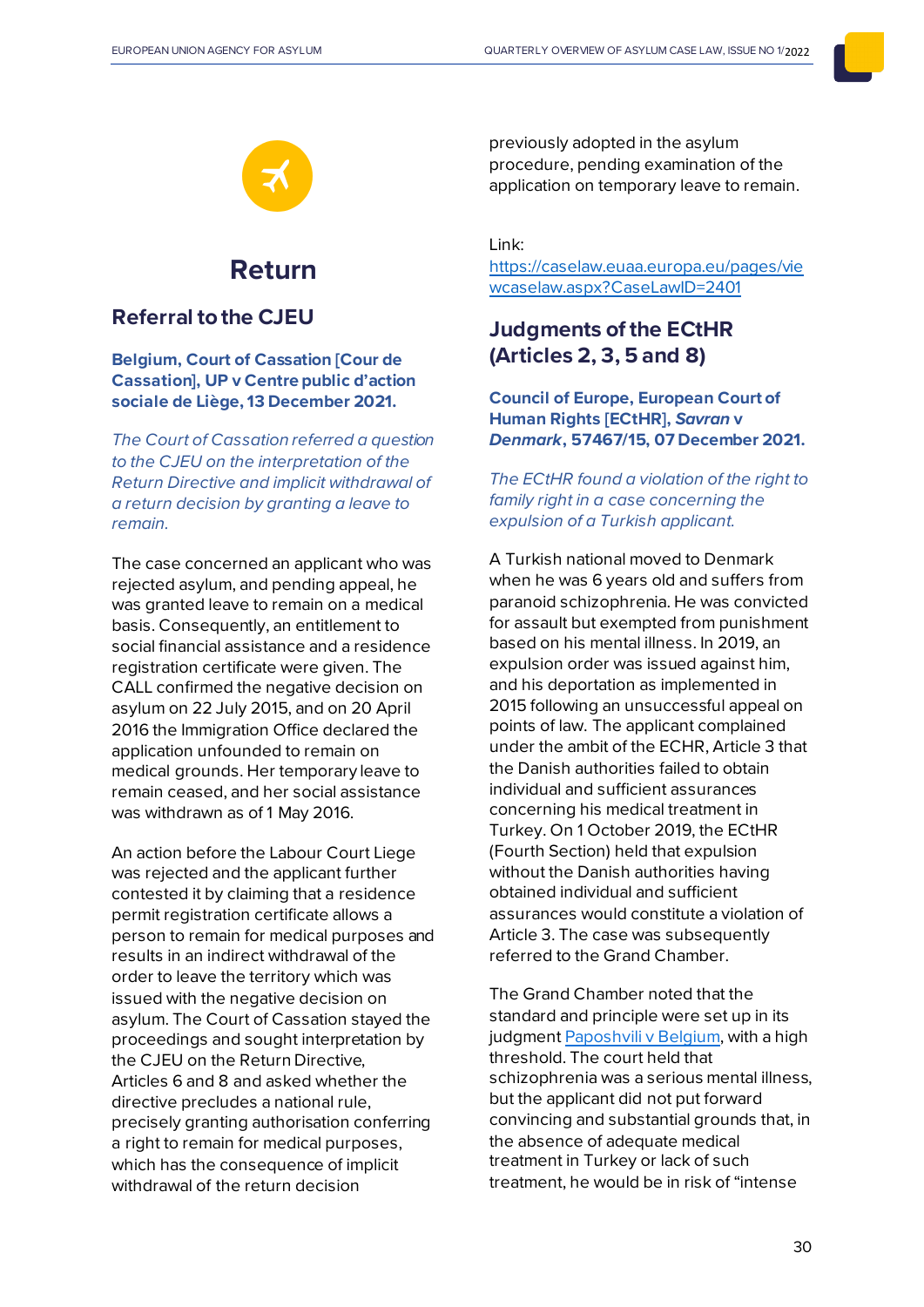suffering" or "significant reduction of life expectancy", comparable to the situation in Paposhvili. Therefore, no violation of Article 3 was found.

With regard to a potential violation of Article 8, the applicant complained that the implementation of the expulsion order entailed consequences on the permanent ban on entry. The applicant was a settled migrant in Denmark since the age of 6, pursued studies there, all close family members lived there and he also worked in Denmark for 4 years. Based on these elements and the fact that no court made an individual assessment of the permanent and irreducible entry ban, the court considered that there was an interference with his right to private life, thus there was a violation of Article 8.

#### Link:

[https://caselaw.euaa.europa.eu/pages/vie](https://caselaw.euaa.europa.eu/pages/viewcaselaw.aspx?CaseLawID=2370) [wcaselaw.aspx?CaseLawID=2370](https://caselaw.euaa.europa.eu/pages/viewcaselaw.aspx?CaseLawID=2370)

**Council of Europe, European Court of Human Rights [ECtHR],** *Alami* **v** *[France](https://caselaw.euaa.europa.eu/pages/viewcaselaw.aspx?CaseLawID=2391)***, 43084/19, ECLI:CE:ECHR:2021:1125DEC004308419, 16 December 2021.**

*The ECtHR ruled that the deportation of a Moroccan applicant does not infringe his right to family life.*

The French authorities decided to deport a Moroccan applicant because he had committed serious criminal offences and he represented a serious threat to public safety. The applicant complained that the measure would violate his right to family life. The court held that the domestic courts had thoroughly analysed the necessity and proportionality of the measure. National authorities have a wide margin of appreciation, and a fair balance was struck between the various interests at stake to conclude that were no serious grounds for considering that the deportation would infringe the applicant's

right to family life. The case was rejected as inadmissible.

#### Link:

[https://caselaw.euaa.europa.eu/pages/vie](https://caselaw.euaa.europa.eu/pages/viewcaselaw.aspx?CaseLawID=2391) [wcaselaw.aspx?CaseLawID=2391](https://caselaw.euaa.europa.eu/pages/viewcaselaw.aspx?CaseLawID=2391)

# <span id="page-30-0"></span>**Suspension of the expulsion procedure**

**Spain, Supreme Court [Tribunal Supremo],** *Administración General del Estado v Bethzabé Murillo Cahuaza***, No 7863/2020, 13 December 2021.**

*The Supreme Court held that an application for international protection implies the automatic suspension of an expulsion procedure for an irregular stay*.

The Supreme Court held that an application for international protection implies the automatic suspension of an expulsion procedure for an irregular stay, which the applicant can enjoy until the administrative authorities issue a decision rejecting or declaring the request inadmissible. This affects the execution of the expulsion or return order as it is not possible to classify the stay as irregular when international protection has been requested and until the request is rejected or declared inadmissible.

#### Link:

[https://caselaw.euaa.europa.eu/pages/vie](https://caselaw.euaa.europa.eu/pages/viewcaselaw.aspx?CaseLawID=2248) [wcaselaw.aspx?CaseLawID=2248](https://caselaw.euaa.europa.eu/pages/viewcaselaw.aspx?CaseLawID=2248)

# <span id="page-30-1"></span>**Entry and residence bans**

**Germany, Federal Administrative Court [Bundesverwaltungsgericht],** *[Applicant](https://caselaw.euaa.europa.eu/pages/viewcaselaw.aspx?CaseLawID=2373)* **v**  *[Federal Office for Migration and](https://caselaw.euaa.europa.eu/pages/viewcaselaw.aspx?CaseLawID=2373)  [Refugees \(BAMF\)](https://caselaw.euaa.europa.eu/pages/viewcaselaw.aspx?CaseLawID=2373)***, BVerwG 1 C 6.21, 16 February 2022.**

*The Federal Administrative Court ruled on the lawfulness of a deportation and its issuance within the asylum procedure.*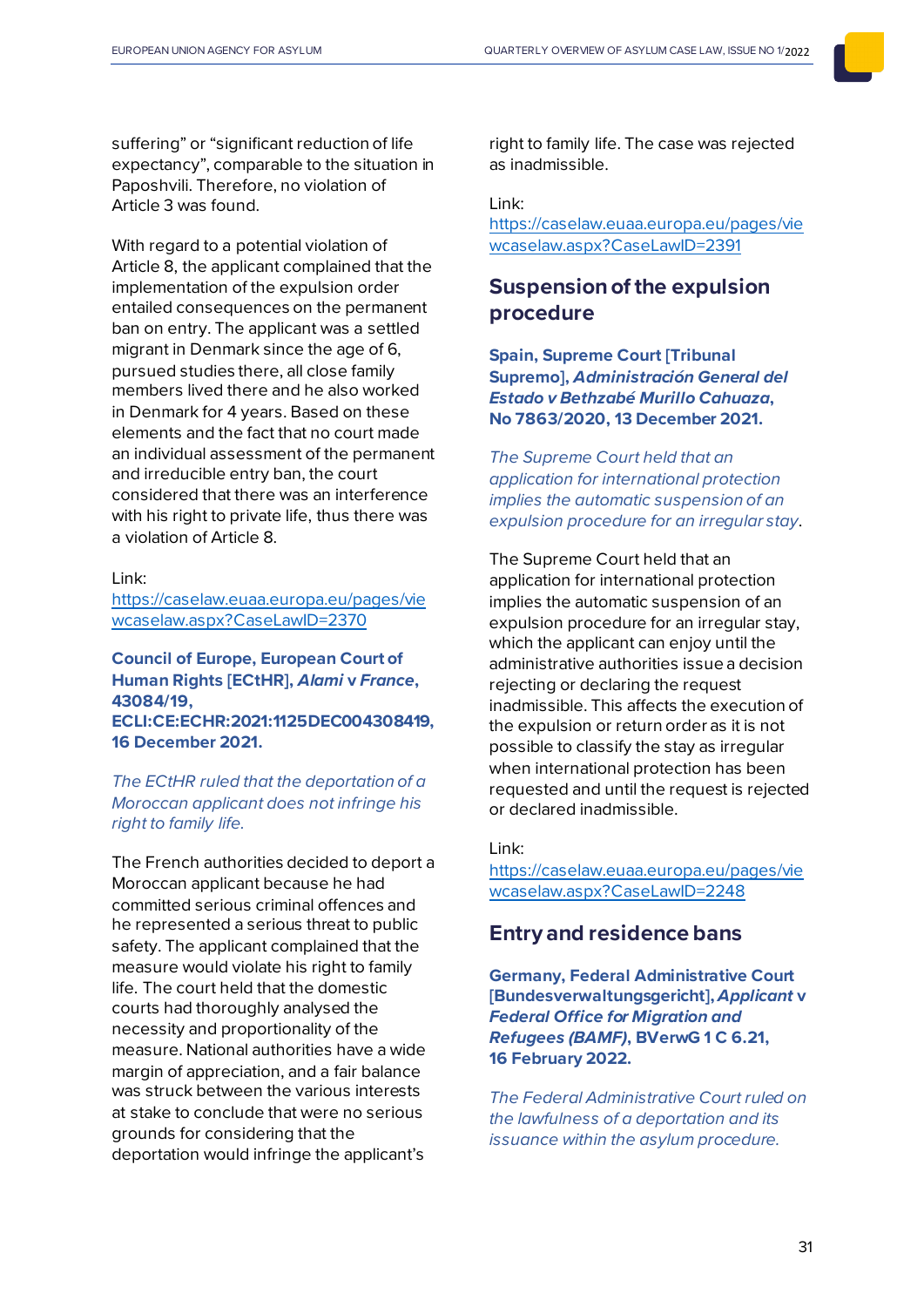The case concerned a Turkish applicant who was convicted for narcotics trafficking and an expulsion order was issued against him jointly with a 3-year entry and residence ban. The case reached the Federal Administrative Court which validated the entry and residence ban, in an appeal on points of law. The Federal Administrative Court clarified that a threat of deportation can be deemed a return decision within the asylum procedure, in line with the scope of the Return Directive.

#### Link:

[https://caselaw.euaa.europa.eu/pages/vie](https://caselaw.euaa.europa.eu/pages/viewcaselaw.aspx?CaseLawID=2373) [wcaselaw.aspx?CaseLawID=2373](https://caselaw.euaa.europa.eu/pages/viewcaselaw.aspx?CaseLawID=2373)

**Germany, Federal Administrative Court [Bundesverwaltungsgericht],** *Applicant* **v**  *Federal Office for Migration and Refugees (BAMF)***, BVerwG 1 C 60.20 , 16 December 2021.**

*The Federal Administrative Court ruled on an entry ban, expulsion and right to family life.*

A Turkish applicant, married with an EU citizen with whom he has three children, lost his entry and residence permit due to a long-term prison sentence for multiple offences related to trafficking of narcotics. The applicant challenged the order and invoked a risk of being sentenced in Turkey for the same offence, plus inhuman and degrading detention conditions as well as serious consequences affecting his family life.

The Federal Administrative Court ruled that despite the serious offences and the risk of further offences constituting a threat to public order and security, the lower courts failed to properly assess the risk of prolonged separation of the applicant from his family, due to the entry ban and the risk of being long term imprisoned in Turkey.

Link: [https://caselaw.euaa.europa.eu/pages/vie](https://caselaw.euaa.europa.eu/pages/viewcaselaw.aspx?CaseLawID=2376) [wcaselaw.aspx?CaseLawID=2376](https://caselaw.euaa.europa.eu/pages/viewcaselaw.aspx?CaseLawID=2376)



# **Resettlement**

<span id="page-31-0"></span>**France, National Court of Asylum [Cour Nationale du Droit d'Asile (CNDA)],**  *Applicants* **v** *French Office for the Protection of Refugees and Stateless Persons (OFPRA)***, Nos 19014405, 19014406, 19014407 and 19014408, 21 December 2021.** 

*The CNDA held that the admission of an asylum seeker to a resettlement programme in which UNHCR takes part in Turkey does not imply that he or she is placed under the strict mandate of the UNHCR.*

The case concerned a Syrian family who was resettled to France from Turkey and then granted subsidiary protection by OFPRA. The applicants applied to the CNDA for automatic recognition of refugee status in France on the grounds that they had been placed under the "strict mandate" of the UNHCR. The court ruled that admission to the resettlement programme does not imply being under the strict mandate of the UNHCR and that the resettlement procedure had no impact on OFPRA's competence to determine the protection status corresponding to the observed need for protection.

#### Link: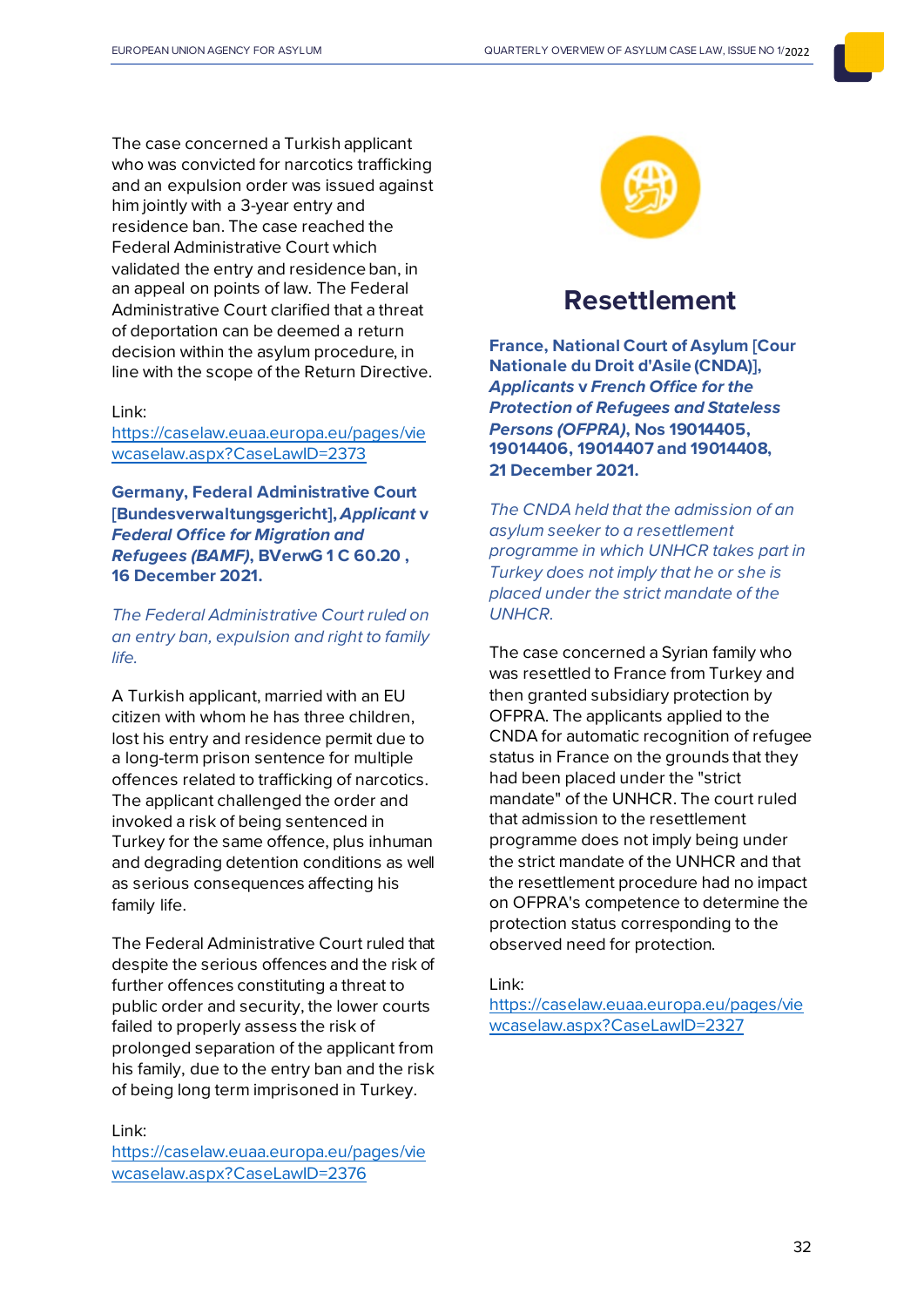

33